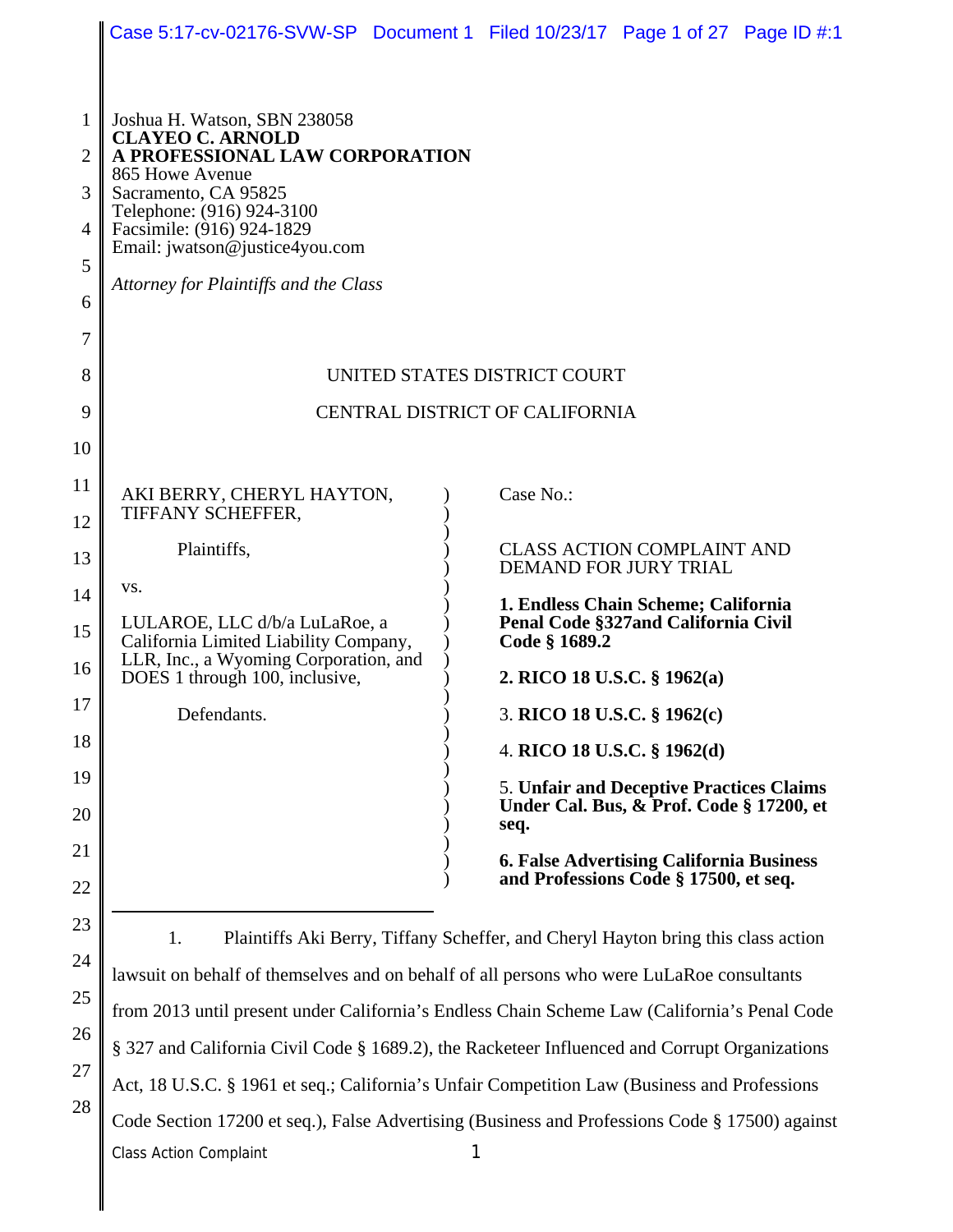1 2 3 4 Defendant Lularoe, LLC d/b/a LuLaRoe, a California Limited Liability Company, Defendant LLR, Inc., a Wyoming Corporation, and DOES 1-100 (collectively "Defendants") for the operation and promotion of an inherently fraudulent pyramid scheme and/or endless chain scheme.

5 6 7 8 9 10 11 12 13 14 2. Plaintiffs were unknowingly recruited into Defendants' pyramid scheme through manipulation and misinformation. Recruits were told that the opportunity entailed "part-time work for full time pay." This was not the case. Once consultants signed up, they were pressured to invest and reinvest by purchasing Defendants' clothing products – regardless of whether they were able to sell their inventory. Plaintiffs were inundated with the slogan "buy more sell more" and were told they would recoup their investments through retail sales and recruitment. Plaintiffs and tens of thousands of other consultants never even made a profit – they were duped by Defendants' endless chain scheme that only profited a few and only made payments to consultants based on how much product those consultants and their recruits purchased on a regular basis.

15 16 17 18 19 20 21 22 23 24 3. Defendants allowed their scheme to grow at an exponential rate such that it peaked and began to implode within a few short years. Defendants achieved such rapid growth by enticing consultants with social media posts boasting large bonus checks and other lavish material possessions, which were "because of LLR." Consultants were told they could "attain financial freedom" by recruiting others to become retail consultants for Defendants' "business" and by having those consultants purchase (and continue to purchase) inventory from Defendants. Plaintiffs and tens of thousands of other consultants were told they could attain such financial freedom as long as they (and the recruited consultants beneath them) continued to buy inventory from Defendants. None of Defendants' bonus payments to their consultants depended upon an actual sale to a consumer - the checks were solely based on inventory purchased by consultants.

25 26 27 28 4. Believing Defendants' representations, and not realizing they were being pulled into an endless chain scheme, Plaintiffs and a vast multitude of other consultants signed agreements with Defendants to become LuLaRoe consultants. Each sent in many thousands of dollars to purchase Defendants products and were pressured to ask others to do the same.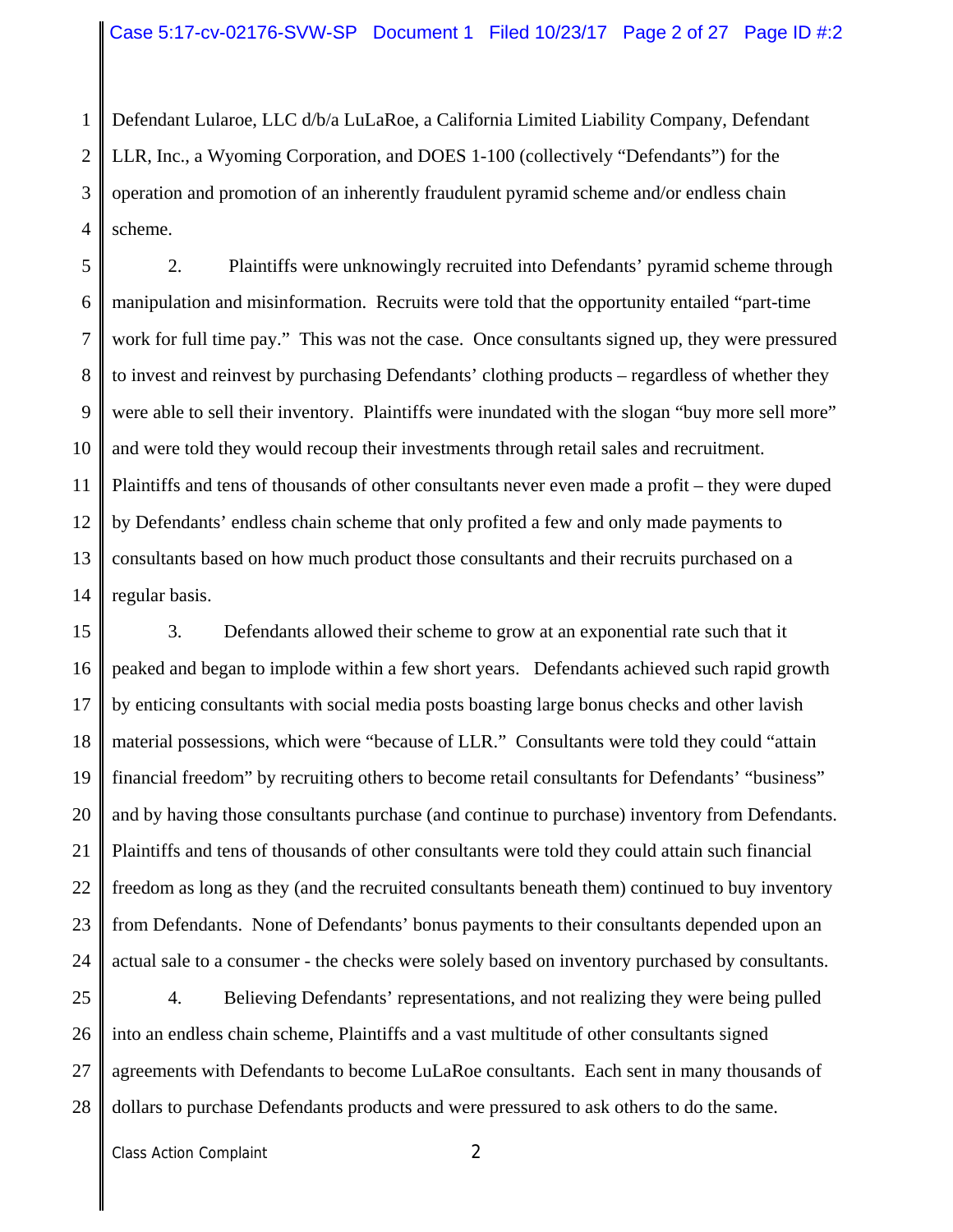1 2 3 4 5 6 5. Plaintiffs and the other consultants – who did not sit at the top of Defendants' pyramid – worked very hard attempting to earn money selling Defendants' products and, specifically in recruiting other consultants. However, Defendants' endless chain scheme spread like wildfire and quickly created an over saturated market. Plaintiffs and countless other consultants were told they weren't able to sell the product, because they needed to acquire more inventory.

7 8 9 6. Plaintiffs and so many other consultants were never able to realize any actual profit and, as a result, they failed. They failed even though they were committed and put in the time and effort. They failed because they were doomed from the start.

10 11 12 13 14 15 16 17 18 19 7. Plaintiffs and the droves of other consultants were doomed by a LuLaRoe scheme that paid no mind to retail sales. Defendants were primarily focused on paying consultants for recruiting and making a profit solely based on the chain of consultant purchases. Moreover, LuLaRoe paid consultants based on their recruits' inventory purchases – regardless of whether those recruits actually had any retail sales. Moreover, the consultants *could not even qualify for such payments unless they continued to purchase inventory*. Paying millions to those few at the top of the company at the expense of the many at the bottom through a "pyramid scheme" or "endless chain" is illegal. Accordingly, Plaintiffs, on behalf of themselves, on behalf of all others similarly situated, and on behalf of the general public set forth the allegations herein on information and belief as follows:

20

#### **PARTIES**

21 22 23 24 8. Plaintiff Aki Berry is and at all relevant times was an individual who resides in Sacramento County, California. Plaintiff Aki Berry entered into a LLR, Inc. Independent Consultant Program Application and Agreement with Defendants and became a LuLaRoe consultant in or about October 2015.

25 26 27 28 9. Plaintiff Tiffany Scheffer is and at all relevant times was an individual who resides in Sacramento County, California. Plaintiff Tiffany Scheffer entered into a LLR, Inc. Independent Consultant Program Application and Agreement with Defendants and became a LuLaRoe consultant in or about April 2016.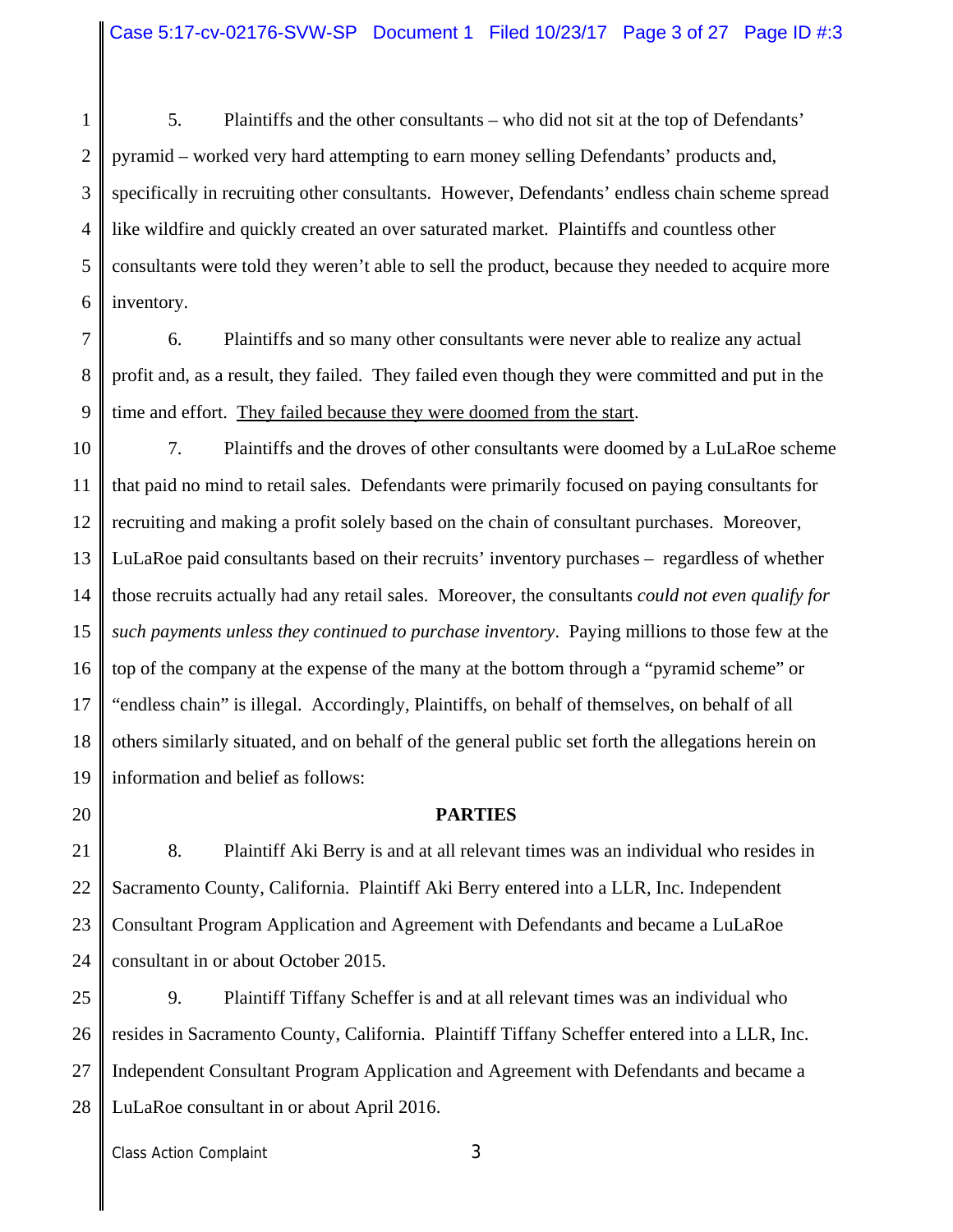Case 5:17-cv-02176-SVW-SP Document 1 Filed 10/23/17 Page 4 of 27 Page ID #:4

1 2 3 4 10. Plaintiff Cheryl Hayton is and at all relevant times was an individual who resides in Sacramento County, California. Plaintiff Cheryl Hayton entered into a LLR, Inc. Independent Consultant Program Application and Agreement with Defendants and became a LuLaRoe consultant in or about April 2016.

5 6 11. Defendant Lularoe, LLC d/b/a LuLaRoe is and at all material times was a California Limited Liability Company located at 1375 Sampson Avenue in Corona, California.

7 8 9 12. Defendant LLR, Inc. is and at all material times was a Wyoming Corporation with its principal place of business located at 416 Double Eagle Ranch Road, Thayne, Wyoming 83127.

10 11 12 13 14 15 13. The true names and capacities of Defendants sued herein as DOES 1 through 100, inclusive, are currently unknown to Plaintiffs, who therefore sue such Defendants by such fictitious names. Each of the Defendants designated herein as a DOE is legally responsible in some manner for the unlawful acts referred to herein. Plaintiffs will seek leave of Court to amend this Complaint to reflect the true names and capacities of the Defendants designated herein as DOES when such identities become known.

16 17 14. DOES 1-50 were at all relevant times, primary beneficiaries and promoters of the LuLaRoe pyramid and/or endless chain scheme.

18 19 20 21 22 23 24 25 15. Based upon information and belief, it is alleged that at all times mentioned herein, each and every Defendant and DOE was acting as an agent and/or employee and/or joint venture and/or co-conspirator of each of the other Defendants and DOES, and at all times mentioned was acting within the course and scope of said agency and/or employment and/or joint venture and/or conspiracy with the full knowledge, permission, consent and ratification of each of the other Defendants and DOES. In of addition, each of the acts and/or omissions of each Defendant and DOE alleged herein were made known to, and ratified by, each of the other Defendants and DOES.

26

### **JURISDICTION AND VENUE**

27 28 16. The Court has jurisdiction under the Class Action Fairness Act of 2005, 28 U.S.C. §1332(d)(2), because the suit is a class action, the parties are minimally diverse, and the amount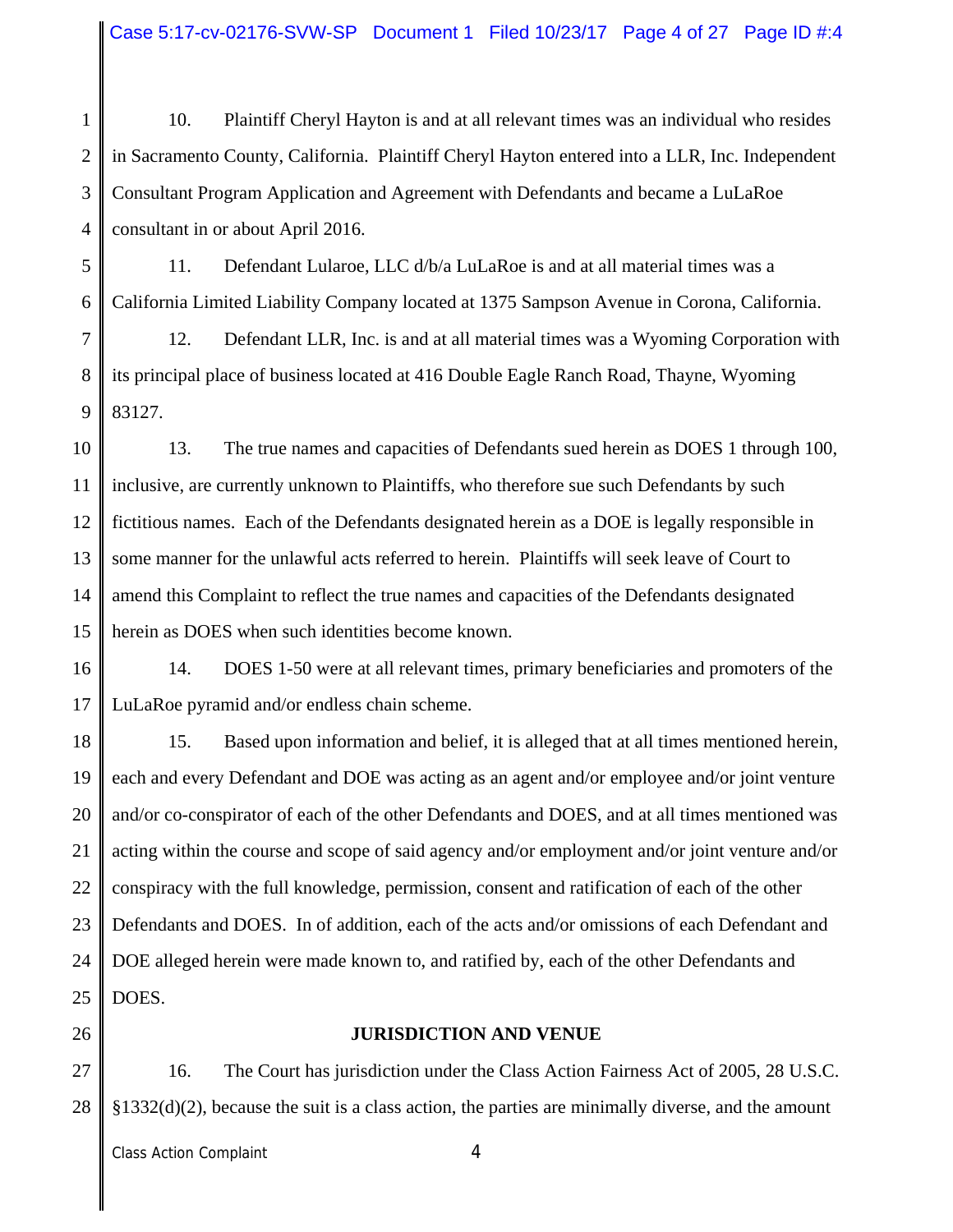1 2 in controversy exceeds \$5,000,000, excluding interest and costs. The Court has supplemental jurisdiction over Plaintiffs' state law claims pursuant to 28 U.S.C. §1367(a).

3 4 5 6 7 8 17. This Court has personal jurisdiction over Defendants, because Defendant Lularoe, LLC d/b/a LuLaRoe is headquartered in this District; Defendants do a substantial amount of business in California, including in this District; are authorized to conduct business in California, including in this District; and have intentionally availed themselves of the laws and markets of this District through the promotion, sale, marketing, and/or distribution of their products and services.

9 10 11 12 13 14 18. Venue is proper in this district under 28 U.S.C. §1391(a)(1) and (a)(2) because a substantial part of the events or omissions giving rise to this claim occurred in this district. Venue is also proper under 18 U.S.C. §1965(a), because Defendants transact a substantial amount of its business in this District and have a law and forum selection clause in certain of its "LuLaRoe Independent Consultant Program Application and Agreement[s]" which selects the Central District of California as the venue.

15

26

27

28

# **THE LAW AGAINST PYRAMID SCHEMES**

16 17 18 19 20 21 22 23 24 25 19. In *Webster v. Omnitrition Int'l, Inc.*, the Ninth Circuit adopted the "Koscot test" for determining what constitutes a pyramid scheme: Pyramid schemes are "[s]uch contrivances. . . characterized by the payment by participants of money to the company in return for which they receive  $(1)$  the right to sell a product and  $(2)$  the right to receive in return for recruiting other participants into the program rewards which are unrelated to sale of the product to ultimate users." *Webster v. Omnitrition Int'l. Inc.*, 79 F.3d 776, 781 (9th Cir. 1996) ("*Omnitrition*") quoting *In re Koscot Interplanetary, Inc.*, 86 F.T.C. 1106, 1181 (1975), aff'd mem. sub nom. ("*Koscot*"). 20. The second element of the *Koscot* test is the determining element for a pyramid scheme:

The satisfaction of the second element of the *Koscot* test is the *sine qua non* of a pyramid scheme: "As is apparent, the presence of this second element, recruitment with rewards unrelated to product sales, is nothing more than an elaborate chain letter device in which individuals who pay a valuable consideration with the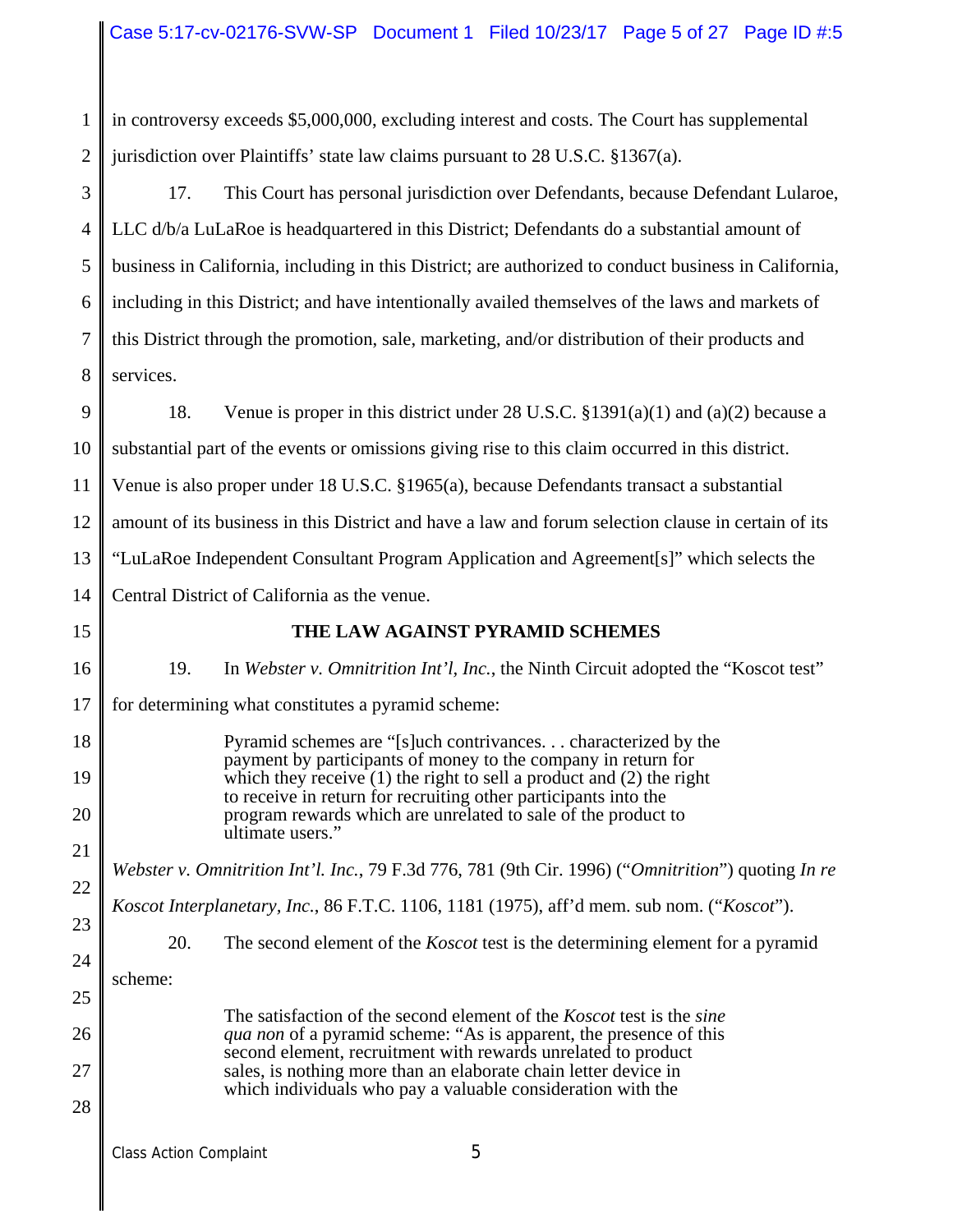# Case 5:17-cv-02176-SVW-SP Document 1 Filed 10/23/17 Page 6 of 27 Page ID #:6

| $\mathbf{1}$ | expectation of recouping it to some degree via recruitment are<br>bound to be disappointed."                                                                                    |  |  |  |  |
|--------------|---------------------------------------------------------------------------------------------------------------------------------------------------------------------------------|--|--|--|--|
| $\mathbf{2}$ | Omnitrition, 79 F.3d at 782. The Ninth Circuit held that "the operation of a pyramid scheme"                                                                                    |  |  |  |  |
| 3            | constitutes fraud for purposes of several federal antifraud statutes." Id.                                                                                                      |  |  |  |  |
| 4            | 21.<br>A multi-level sales organization where members obtain monetary benefits                                                                                                  |  |  |  |  |
| 5            | primarily from the recruitment of new members rather than from selling goods to bona fide                                                                                       |  |  |  |  |
| 6            | consumers is an endless chain scheme. Endless chain schemes are inherently deceptive because                                                                                    |  |  |  |  |
| 7            | most participants are doomed to failure, even if some retail sales occur:                                                                                                       |  |  |  |  |
| 8<br>9       | "The promise of lucrative rewards for recruiting others tends to                                                                                                                |  |  |  |  |
| 10           | induce participants to focus on the recruitment side of the business<br>at the expense of their retail marketing efforts, making it unlikely                                    |  |  |  |  |
| 11           | that meaningful opportunities for retail sales will occur." Thus, the<br>fact that some retail sales occur does not mitigate the unlawful<br>nature of the overall arrangement. |  |  |  |  |
| 12           |                                                                                                                                                                                 |  |  |  |  |
| 13           | Omnitrition, 79 F.3d at 782, citing In re Ger-Ro-Mar Inc., 84 F.T.C. 95, 148-49 (1974), rev'd on                                                                                |  |  |  |  |
| 14           | other grounds, 518 F.2d 33 (2d Cir. 1975).                                                                                                                                      |  |  |  |  |
| 15           | "Like chain letters, pyramid schemes may make money for those at the top of the<br>22.                                                                                          |  |  |  |  |
| 16           | chain or pyramid, but 'must end up disappointing those at the bottom who can find no recruits."                                                                                 |  |  |  |  |
| 17           | Omnitrition, 79 F.3d at 781 (quoting Koscot, 86 F.T.C. 1106, 1181 (1975), aff'd mem. sub nom.,                                                                                  |  |  |  |  |
| 18           | Turner v. F.T.C., 580 F.2d 701 (D.C. Cir. 1978)).                                                                                                                               |  |  |  |  |
| 19           | 23.<br>Endless chain schemes are inherently fraudulent by nature because the futility of                                                                                        |  |  |  |  |
| 20           | the plan is not apparent to the participant:                                                                                                                                    |  |  |  |  |
| 21           | Misrepresentations, knowledge and intent follow from the<br>inherently fraudulent nature of a pyramia scheme as a matter of                                                     |  |  |  |  |
| 22           | law. As to justifiable reliance, the very reasons for the per se<br>illegality of Endless Chain schemes is their inherent deceptiveness                                         |  |  |  |  |
| 23           | and the fact that the "futility" of the plan is not "apparent to the<br>consumer participant."                                                                                  |  |  |  |  |
| 24           |                                                                                                                                                                                 |  |  |  |  |
| 25           | Omnitrition, 79 .3d at 788 (citations omitted).                                                                                                                                 |  |  |  |  |
| 26           | 24.<br>Section 327 of the California Penal Code prohibits endless chains:                                                                                                       |  |  |  |  |
| 27           | Every person who contrives, prepares, sets up, proposes, or<br>operates any endless chain is guilty of a public offense, and is                                                 |  |  |  |  |
| 28           | punishable by imprisonment in the county jail not exceeding one<br>year or in state prison for 16 months, two, or three years.                                                  |  |  |  |  |
|              | 6<br><b>Class Action Complaint</b>                                                                                                                                              |  |  |  |  |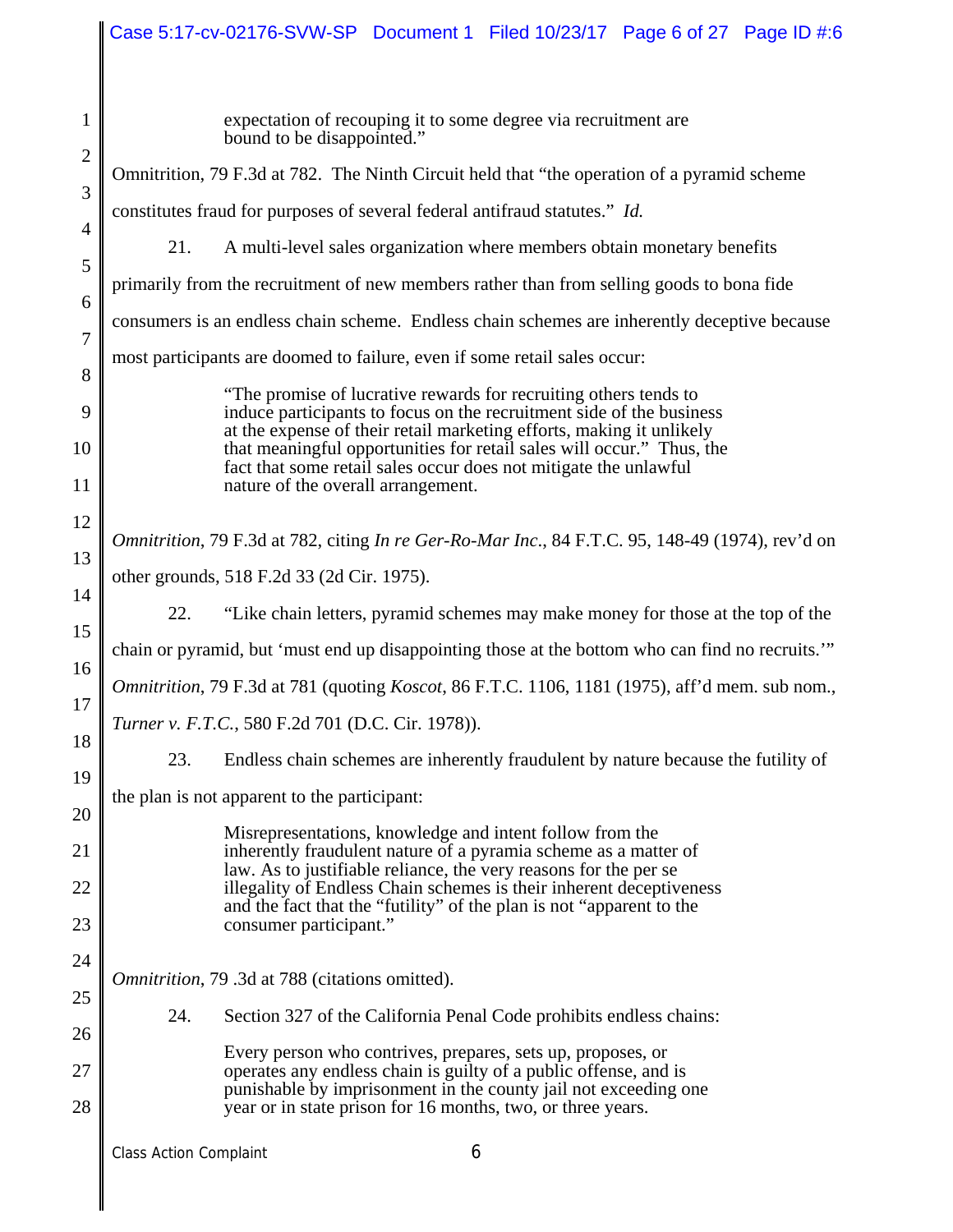|                                                                                                                                                                                                                                                                                                                                                        | Case 5:17-cv-02176-SVW-SP Document 1 Filed 10/23/17 Page 7 of 27 Page ID #:7                                                                                                                                                                                                                                                                                                                                            |  |  |  |  |  |
|--------------------------------------------------------------------------------------------------------------------------------------------------------------------------------------------------------------------------------------------------------------------------------------------------------------------------------------------------------|-------------------------------------------------------------------------------------------------------------------------------------------------------------------------------------------------------------------------------------------------------------------------------------------------------------------------------------------------------------------------------------------------------------------------|--|--|--|--|--|
| 1<br>2<br>3                                                                                                                                                                                                                                                                                                                                            | As used in this section, an "endless chain" means any scheme for<br>the disposal or distribution of property whereby a participant pays<br>a valuable consideration for the chance to receive compensation<br>for introducing one or more additional persons into participation in<br>the scheme or for the chance to receive compensation when a<br>person introduced by the participant introduces a new participant. |  |  |  |  |  |
| 4<br>5<br>6                                                                                                                                                                                                                                                                                                                                            | Compensation as used in this section, does not mean or include<br>payment based upon sales made to persons who are not<br>participants in the scheme and who are not purchasing in order to<br>participate in the scheme.                                                                                                                                                                                               |  |  |  |  |  |
| 7<br>8<br>9<br>10                                                                                                                                                                                                                                                                                                                                      | 25.<br>Section 1689.2 of the California Civil Code provides:<br>A participant in an endless chain scheme, as defined in Section 327<br>of the Penal Code, may rescind the contract upon which the<br>scheme is based, and may recover all consideration paid pursuant<br>to the scheme, less any amounts paid or consideration provided to<br>the participant pursuant to the scheme.                                   |  |  |  |  |  |
| 11<br>12                                                                                                                                                                                                                                                                                                                                               | <b>FACTUAL ALLEGATIONS DEMONSTRATING LULAROE'S SCHEME</b>                                                                                                                                                                                                                                                                                                                                                               |  |  |  |  |  |
| 26.<br>The LuLaRoe brand was created in 2012 by Deanne Brady and her husband Mark<br>13<br>Stidham, and is currently based in Corona, California. In 2013 the company grew to 10<br>14<br>employees, 145 distributors, and \$3 million in sales.<br>15<br>27.<br>Defendants, among other things, advertise, market, manufacture, distribute, and<br>16 |                                                                                                                                                                                                                                                                                                                                                                                                                         |  |  |  |  |  |
| 17<br>18<br>19                                                                                                                                                                                                                                                                                                                                         | sell LuLaRoe brand clothing which includes shirts, dresses, skirts, leggings and other clothing<br>products through a chain of independent distributors (referred to as "consultants") who are<br>expected to continuously purchase the clothing. Defendants provide compensation to consultants<br>through bonuses payments that are based on that consultant's recruitment of additional                              |  |  |  |  |  |
| 20<br>21<br>22<br>23                                                                                                                                                                                                                                                                                                                                   | consultants who are also expected to make continuous purchases and so on and so on.<br>28.<br>After commencing the scheme in 2013, LuLaRoe continued to grow<br>exponentially by aggressively recruiting consultants to sell products directly, often through<br>social media. LuLaRoe reported sales of approximately \$1 billion in 2016. By 2017, there were                                                         |  |  |  |  |  |
| 24<br>25<br>26<br>27                                                                                                                                                                                                                                                                                                                                   | approximately 80,000 LuLaRoe consultants.<br>29.<br>LuLaRoe sets forth the following message at its website "www.lularoe.com" in<br>the section entitled "Join the Movement":                                                                                                                                                                                                                                           |  |  |  |  |  |
| 28                                                                                                                                                                                                                                                                                                                                                     | Becoming a LuLaRoe Fashion Retailer can provide you<br>opportunity to have the means, the time, and the flexibility to<br>7<br><b>Class Action Complaint</b>                                                                                                                                                                                                                                                            |  |  |  |  |  |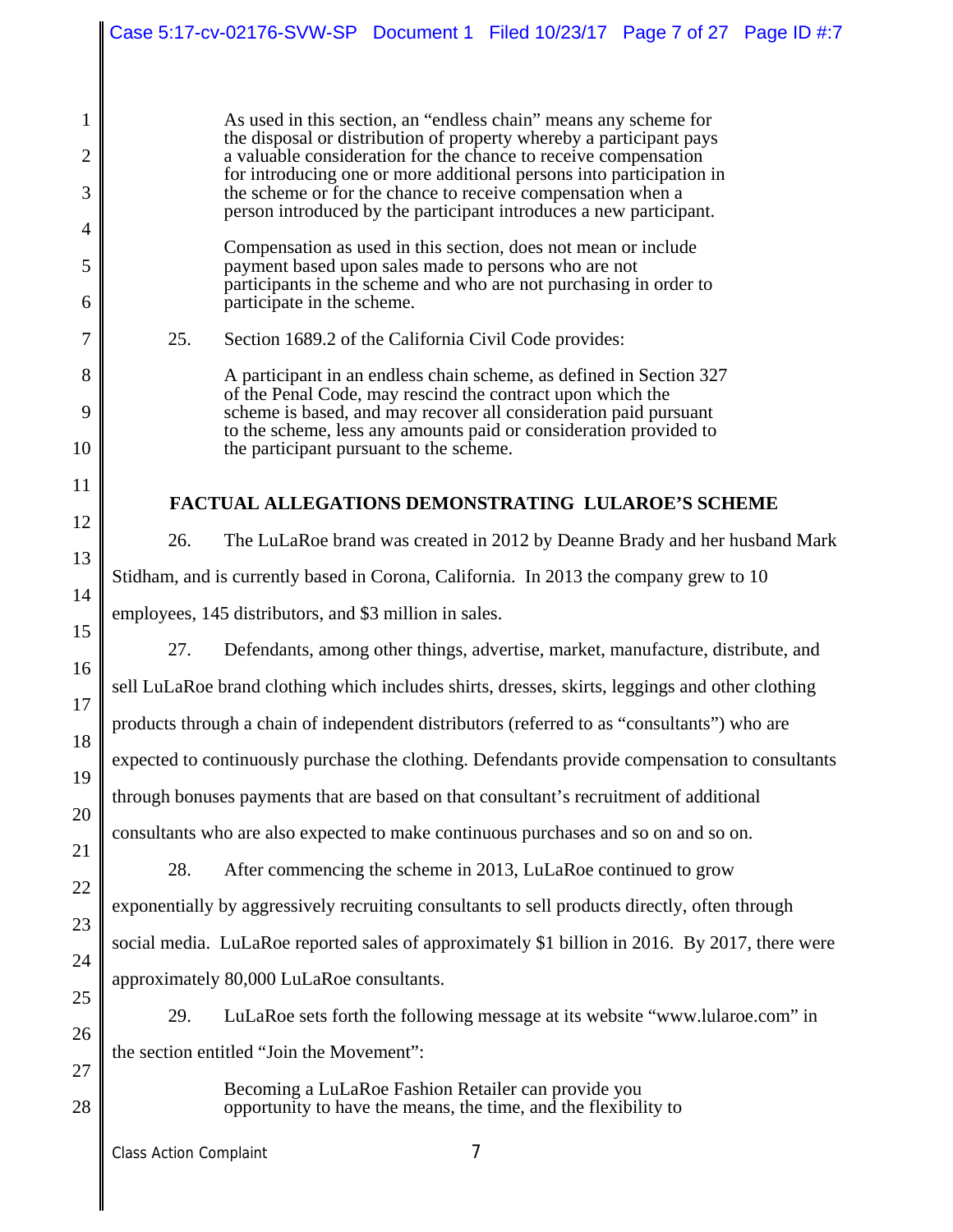|          | Case 5:17-cv-02176-SVW-SP Document 1 Filed 10/23/17 Page 8 of 27 Page ID #:8                                                              |  |  |  |  |  |  |
|----------|-------------------------------------------------------------------------------------------------------------------------------------------|--|--|--|--|--|--|
|          |                                                                                                                                           |  |  |  |  |  |  |
| 1        | pursue your passions and to more fully enjoy the company of those                                                                         |  |  |  |  |  |  |
| 2        | you love. It can be the way by which you overcome a set back or<br>finally get beyond "just making ends meet." It can restore or          |  |  |  |  |  |  |
| 3        | improve confidence in both your appearance and your abilities and<br>it will provide immense satisfaction as you help others to find such |  |  |  |  |  |  |
| 4        | confidence in themselves. As a LuLaRoe Retailer you will become<br>part of a team of driven individuals who are writing their own         |  |  |  |  |  |  |
| 5        | stories. They are enjoying their work. They are building new<br>relationships with positive and successful people. They are               |  |  |  |  |  |  |
| 6        | becoming more confident, empowered individuals. They are<br>making significant income all by scheduling and co-hosting                    |  |  |  |  |  |  |
| 7        | LuLaRoe Pop-Up Boutiques. And you can, too.                                                                                               |  |  |  |  |  |  |
| 8        | There is also a link on the page which purports to reveal a "retailer map;" however, as of                                                |  |  |  |  |  |  |
| 9        | October 2017, the link suspiciously produced the following message:                                                                       |  |  |  |  |  |  |
| 10       | We couldn't find the page you were looking for. This is either<br>because:                                                                |  |  |  |  |  |  |
| 11       | • There is an error in the URL entered into your web browser.                                                                             |  |  |  |  |  |  |
| 12       | Please check the URL and try again.                                                                                                       |  |  |  |  |  |  |
| 13       | •The page you are looking for has been moved or deleted.                                                                                  |  |  |  |  |  |  |
| 14       | You can return to our homepage by clicking here, or you can try<br>searching for the content you are seeking by clicking here.            |  |  |  |  |  |  |
| 15       | Thus, the number of consultants is concealed.                                                                                             |  |  |  |  |  |  |
| 16       | 30.<br>LuLaRoe clothing can only be purchased through consultants. The consultants                                                        |  |  |  |  |  |  |
| 17<br>18 | are required to purchase an initial inventory (as well as required to consistently replenish                                              |  |  |  |  |  |  |
| 19       | inventory) directly from LuLaRoe. Consultants are required to resell the items for                                                        |  |  |  |  |  |  |
| 20       | approximately a 40% markup and are generally forbidden to advertise lower prices. LuLaRoe                                                 |  |  |  |  |  |  |
| 21       | consultants are required to purchase an initial inventory of clothing and marketing materials                                             |  |  |  |  |  |  |
| 22       | which cost between \$4,925 and \$9,000. Consultants are also encouraged to buy business cards,                                            |  |  |  |  |  |  |
| 23       | advertising materials, hangers, storage, website programs, etc. to support their "business."                                              |  |  |  |  |  |  |
| 24       | 31.<br>LuLaRoe consultants have zero control or choice regarding what patterns are on                                                     |  |  |  |  |  |  |
| 25       | the fabric of products shipped to them from Defendants when ordering their inventories. They                                              |  |  |  |  |  |  |
| 26       | receive whatever patterns Defendants decide to send them. Presumably, this is because the end                                             |  |  |  |  |  |  |
| 27       | goal for Defendants was never primarily about sales to consumers. In fact, as the number of                                               |  |  |  |  |  |  |
| 28       |                                                                                                                                           |  |  |  |  |  |  |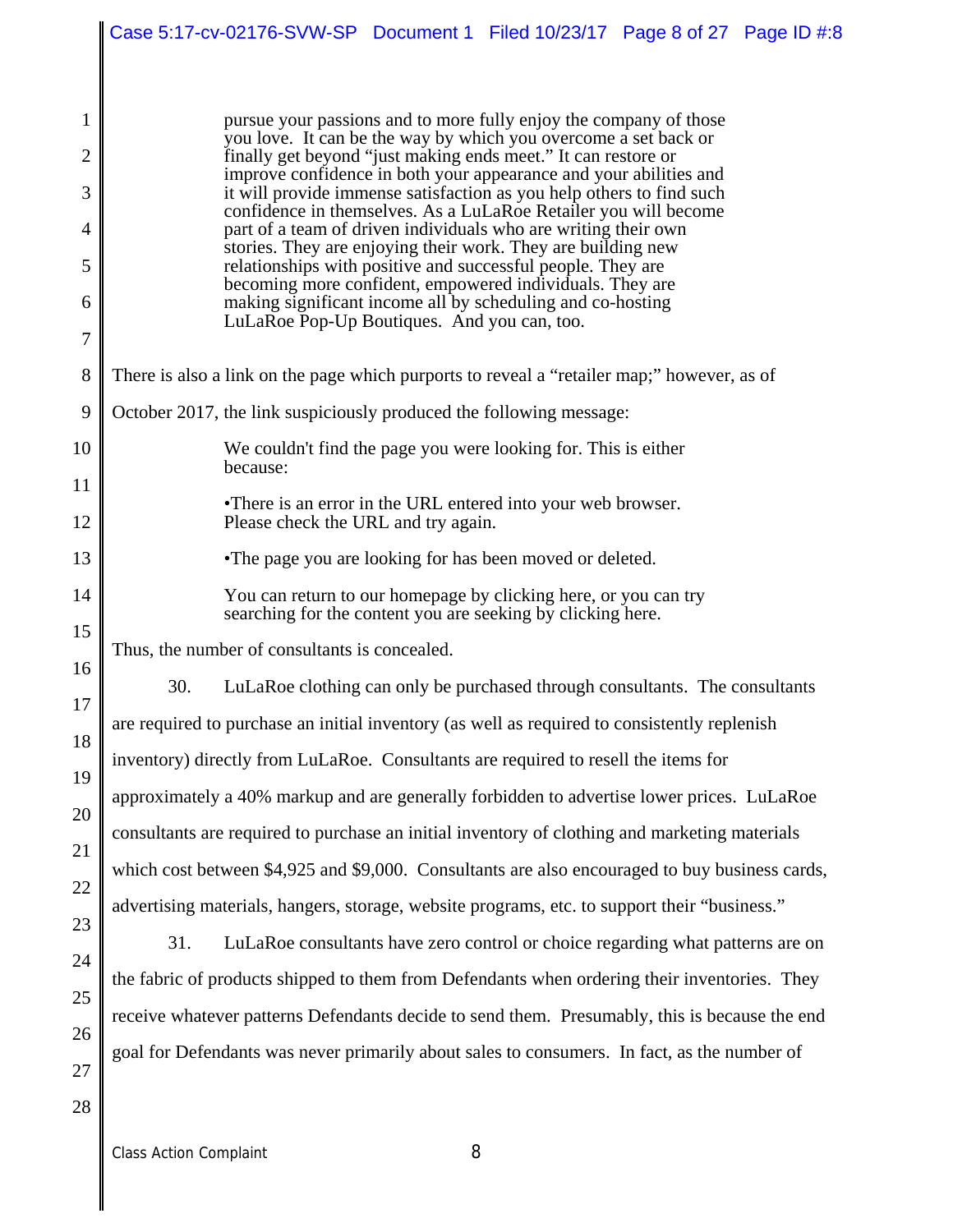1 2 consultants purchasing inventory continued to grow exponentially, the quality of the LuLaRoe products and patterns deteriorated significantly.

3 4 5 6 32. When consultants would receive obvious pattern defects (mismatched seams, upside down patterns, mismatch leg lengths, etc.), the consultants would not be permitted to return those items as "defects." Instead, the consultants were told things like "it's part of the charm" and "everything sells." Such products would simply pile up in the consultants inventory.

7 8 9 10 11 33. Consultants are told they can make money in two ways: 1. by recouping from consumers the money they spent ordering the LuLaRoe clothing from Defendants via sales ("also known as pop up parties"), and 2. by way of bonuses (commission) based on the inventory purchased from LuLaRoe by the consultants "down line." A consultant's "down line" is comprised of the individuals the consultant recruits (as consultant) to purchase inventory.

12 13 14 15 16 17 18 19 20 21 34. The LuLaRoe bonuses (the commission payments) and purchasing large quantities of inventory are the primary way consultants are told they can make money. The Leadership Bonus Plan includes that "Retention [of consultants] will be driven by creating an emotional, as well as financial, tie to LuLaRoe." To strengthen such ties, Defendants exerted control over the consultants by disallowing criticisms and/or public speech about any negative experiences through non-disparagement and indemnification clauses. Specifically, the nondisparagement clause stated that "negative comments. . .serve no purpose other than to sour the enthusiasm of other LLR Independent Fashion Consultants." Moreover, consultants were contractually forbidden - via a three-year, nationwide non-competition clause - from recruiting any LuLaRoe consultants to "for another direct selling, MLM, or network marketing business."

22 23 24 25 26 35. In other words, Defendants make profits *not* from their consultants sales to consumers, but solely from the purchase of inventory by consultants. Consultants are pressured to recruit and create a "downline." Those consultants with a "down line" are paid bonuses not by the actual number of LuLaRoe items sold, if any, by their "down line" consultants, but by their *inventory purchases* from LuLaRoe.

27 28 36. There are different levels of bonus payments depending on how many new consultants are recruited into a consultant's downline. Those levels include Sponsor, Trainer,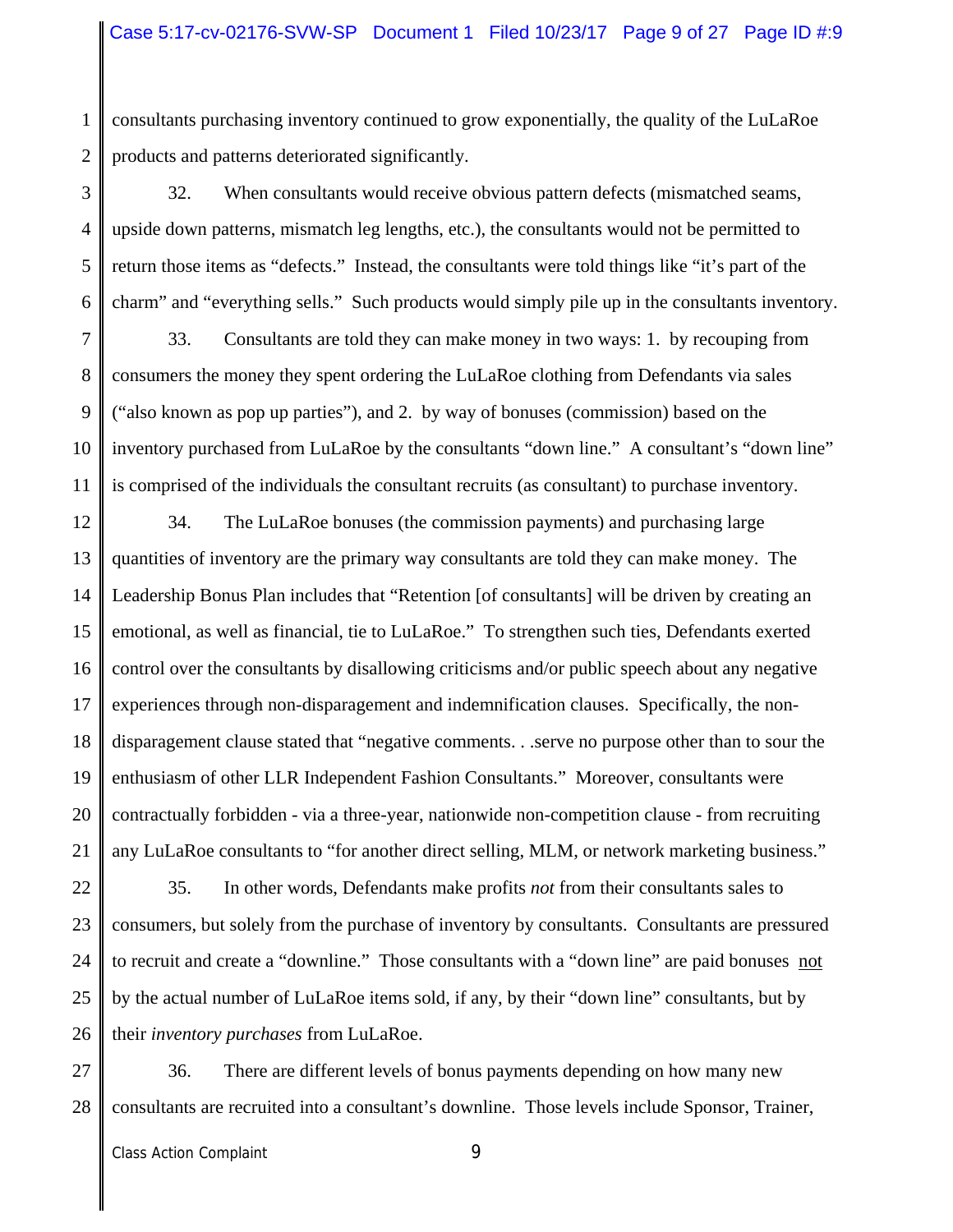| $\mathbf{1}$                                       | Coach, and Mentor. At each level, the amount of inventory that a consultant is responsible for                                                                                                                                                                                                                                                                                                                                                                                                                                                                                                                                                                                                        |  |  |  |  |
|----------------------------------------------------|-------------------------------------------------------------------------------------------------------------------------------------------------------------------------------------------------------------------------------------------------------------------------------------------------------------------------------------------------------------------------------------------------------------------------------------------------------------------------------------------------------------------------------------------------------------------------------------------------------------------------------------------------------------------------------------------------------|--|--|--|--|
| $\overline{2}$                                     | ensuring is purchased from LulaRoe (by her down line) increases and the pressure to do                                                                                                                                                                                                                                                                                                                                                                                                                                                                                                                                                                                                                |  |  |  |  |
| 3                                                  | whatever it takes to make the inventory purchase goals intensifies.                                                                                                                                                                                                                                                                                                                                                                                                                                                                                                                                                                                                                                   |  |  |  |  |
| 4                                                  | 37.<br>This is because consultants with a downline can only receive bonus payments if                                                                                                                                                                                                                                                                                                                                                                                                                                                                                                                                                                                                                 |  |  |  |  |
| 5                                                  | everyone in their downline continues to repeatedly buy inventory from LulaRoe. Actual sales of                                                                                                                                                                                                                                                                                                                                                                                                                                                                                                                                                                                                        |  |  |  |  |
| 6                                                  | the product to consumers is not a factor. For example, LulaRoe's Leadership Bonus plan from                                                                                                                                                                                                                                                                                                                                                                                                                                                                                                                                                                                                           |  |  |  |  |
| $\boldsymbol{7}$                                   | 2014 states:                                                                                                                                                                                                                                                                                                                                                                                                                                                                                                                                                                                                                                                                                          |  |  |  |  |
| 8<br>9<br>10                                       | Any Fashion Consultant may sponsor other people into the<br>business, however, in order to receive a bonus on the Personal<br>Volume of those you sponsored you must order and pay for 175<br>pieces in the calendar month for which the bonus is calculated.<br>***                                                                                                                                                                                                                                                                                                                                                                                                                                  |  |  |  |  |
| 11<br>12<br>13<br>14<br>15                         | A Trainer must qualify with 250 pieces (100 of which must be<br>generated by their personal orders), at least three Personally<br>Sponsored Fashion Consultants, with a total of ten Fashion<br>Consultants in their team and 1,750 Total Group pieces ordered<br>and paid for. As a Trainer you may earn qualification points by<br>helping your Personally Sponsored Fashion Consultants order and<br>pay for 175 pieces for the month. For each Personally Sponsored<br>Fashion Consultant who orders and pays for 175 pieces, the                                                                                                                                                                 |  |  |  |  |
| 16<br>17<br>18<br>19                               | Trainer's personal qualification requirement will be reduced by 50<br>pieces. For example, a Trainer who has three Personally<br>Sponsored Fashion Consultants who order and pay for 175 items<br>each, will earn 150 pieces towards their total and must then order<br>and pay for at least 100 personal pieces to qualify for the Trainer<br>Bonus. Your own pieces do not count towards the Group Piece<br>total. The trainer's personal qualification requirement will be<br>reduced by 50 pieces.                                                                                                                                                                                                |  |  |  |  |
| 20<br>21<br>22<br>23<br>24<br>25<br>26<br>27<br>28 | 38.<br>In order to drive money up the pyramid, the consultants are intensely pressured by<br>their up line to buy more inventory with any money they recoup from their initial investment for<br>at least their first year of selling LuLaRoe products. In fact, consultants are instructed to keep<br>around \$20,000 worth of inventory on hand, and are inundated with the phrase "buy more, sell<br>more." These incentives mean new consultants (at the bottom of the pyramid and in over<br>saturated markets) are aggressively pressured to continue purchasing wholesale inventory even<br>when the inventory they have is not selling, is unlikely to sell, or is piling up in their garage. |  |  |  |  |
|                                                    |                                                                                                                                                                                                                                                                                                                                                                                                                                                                                                                                                                                                                                                                                                       |  |  |  |  |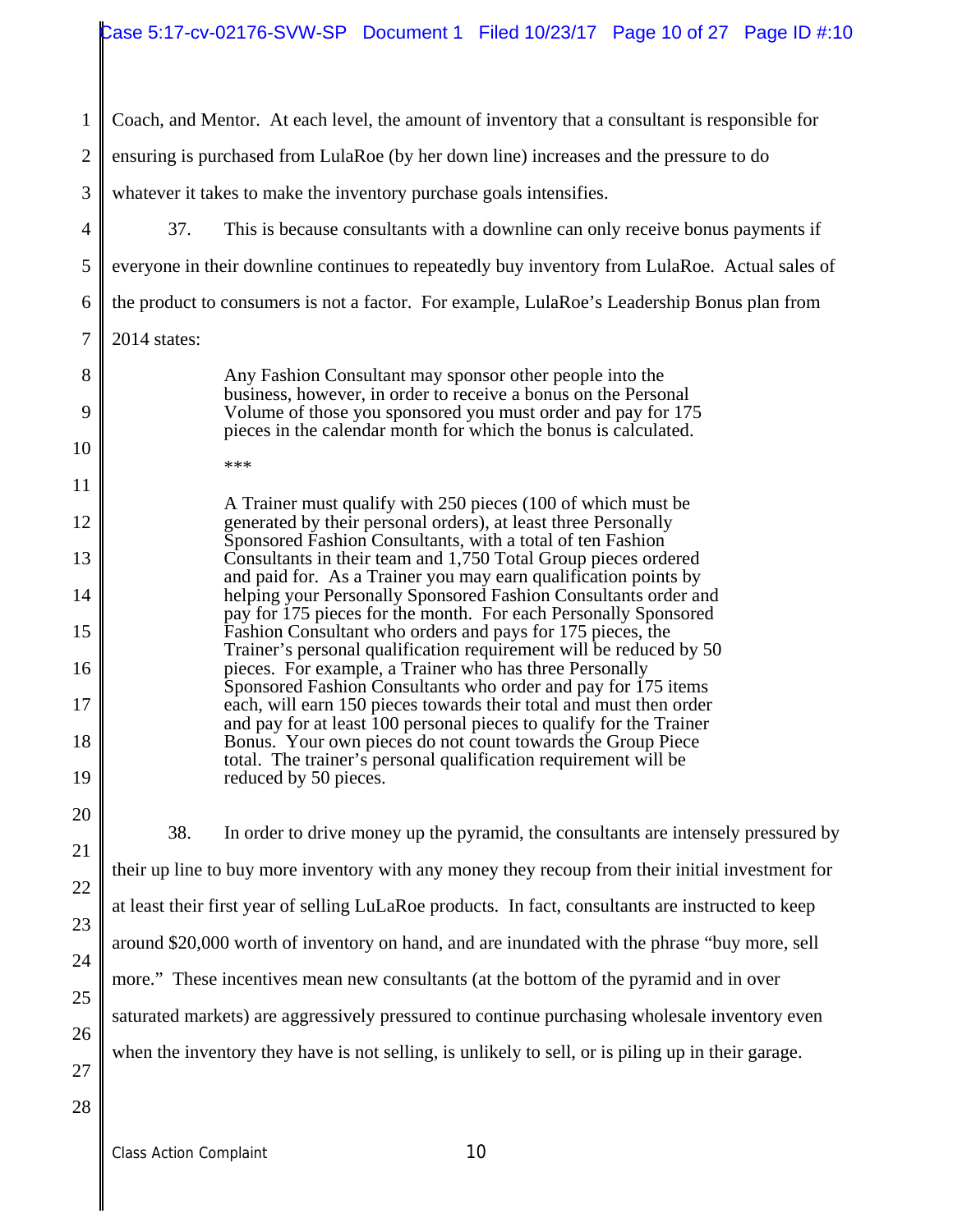1 2 3 4 5 6 7 8 9 10 11 12 13 14 15 16 17 18 19 20 21 22 23 24 25 26 27 28 39. When consultants could not afford to purchase inventory, Defendants and their representatives encouraged them to borrow money, get loans, take out credit cards, and some were even asked to sell their breast milk to attain funds to purchase inventory. 40. Defendants created incentives and challenges to the consultants to recruit and to purchase more and more inventory. Defendants would entice consultants by awarding prizes (for example, pre-paid cruises and designer purses) to consultants who purchased the most inventory – *regardless* of their actual sales to consumers. 41. One incentive offered by Defendants was for a cruise that took place in February 2015. To qualify for the cruise the consultants were told: Remember you ONLY have to order 400 pieces a month for four consecutive months to qualify!! \*\*\* As a Leader and Fashion Consultant in the business, please do all you can to uplift and support your group to get on the cruise. 42. Consultants were further mislead, as Defendants and its representatives directed certain consultants to post images of themselves on social media flaunting new designer purses, cars, homes, and other purported evidence of their success withe the hashtag "#becauseofLLR." Those individuals posted pictures of large bonus checks. (i.e. \$30,000, \$100,000 etc.) Such postings were blatantly geared toward recruitment and not actual sales of the product. 43. While retail sales did occur, Defendant's illegal business model was not dependent on any actual sales. Defendants' predominant and aggressive focus of attaining its revenue based solely on the purchase of inventory by consultants (rather than their sales) and by conditioning the bonuses paid to consultants on minimum inventory purchases (for both the consultant and their downline), the vast majority of consultants sitting at the bottom of Defendants' pyramid were and remain destined for failure and unable to turn any profit. Some resulted in financial ruin due to the pressure to max out credit cards and to take loans to purchase inventory. **PLAINTIFFS' INDIVIDUAL ALLEGATIONS A. Plaintiff Aki Berry**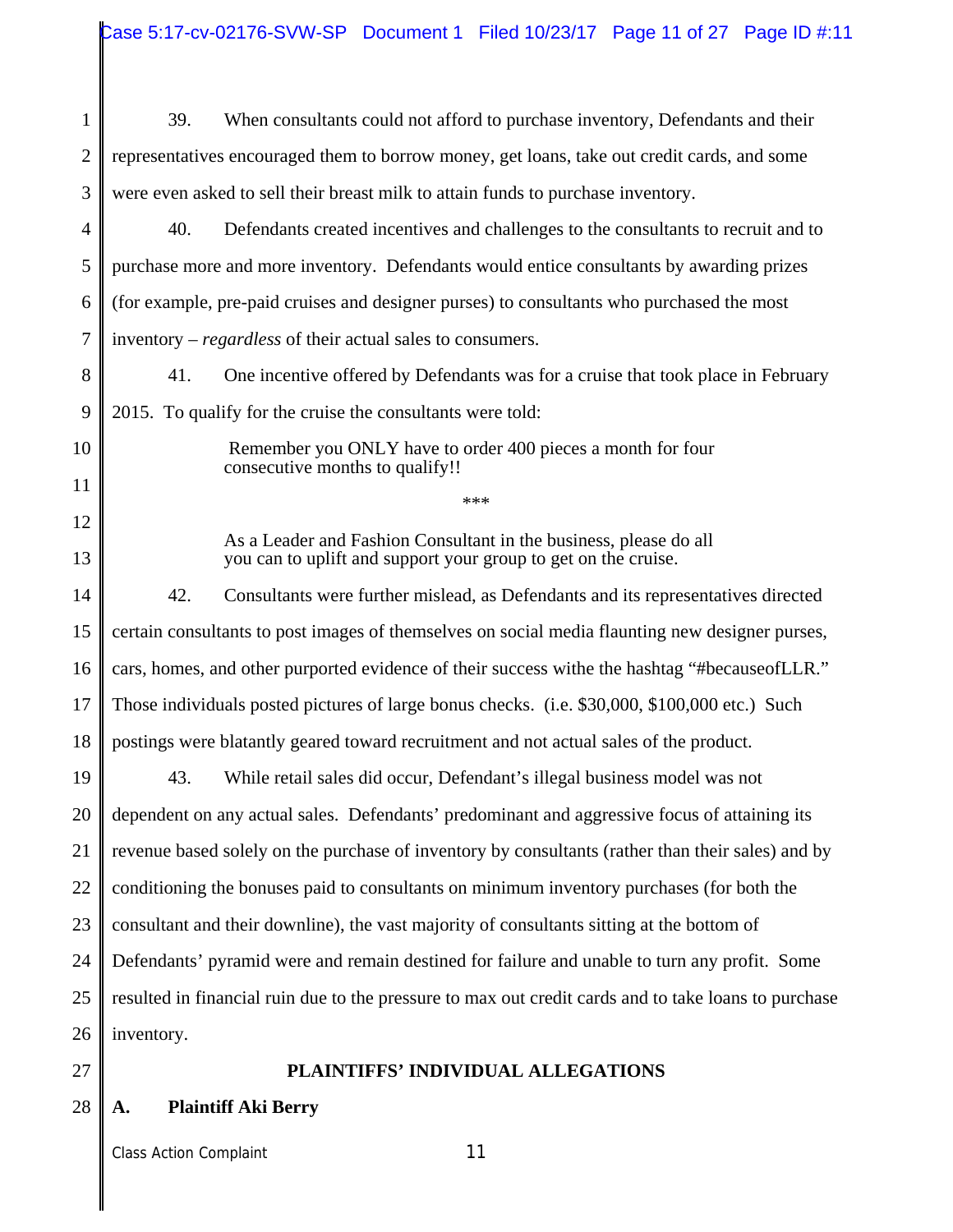1 2 3 44. Plaintiff Aki Berry signed up to purchase LuLaRoe products in October 2015 and invested approximately \$5,500. She then spent additional monies on supplies, including but not limited to hangers, portable clothing racks, shipping supplies, shipping program, scales, etc.

4 5 6 45. Plaintiff Berry pulled money from her savings and investments to become a consultant. Plaintiff Berry was told by Defendants and its representatives that the company was not a pyramid scheme.

7 8 9 10 46. Plaintiff Berry was not able to choose the patterns that would appear on the clothing products / inventory she purchased from Defendants. She received whatever patterns Defendants chose to send her. This practice left her with a significant amount of inventory that she was unable to sell to consumers.

11 12 13 14 15 47. Plaintiff Berry was told by Defendants that she would make her investment back within a few weeks to a month. She was also instructed to consistently purchase new inventory because "the more you buy, the more you sell." She was pressured by Defendants and its representatives to purchase inventory weekly and to use any money she obtained from selling the products to purchase more inventory.

16 17 18 19 20 48. Oftentimes, Plaintiff Berry would be presented with challenges or incentives that would provide prizes to consultants, for example, who purchased the most inventory in a particular period or, as another example, who purchased more inventory than they had purchased the previous week. Plaintiff Berry was also aware that cruises were being offered to consultants who purchased the most inventory.

21 22 49. Plaintiff Berry is not aware of any challenges, prizes, or incentives presented to consultants for actually selling any inventory to consumers.

23 24 25 26 27 28 50. Plaintiff Berry saw a plethora of recruitment videos and postings by Defendants and their representatives online. Those videos represented that consultants could make significant income by recruiting consultants and continuing to purchase large amounts of inventory. The consistent theme presented was to buy inventory. Consultants were told that they should have at least 10 items in every size in all styles. This was purportedly the "magic number" of inventory.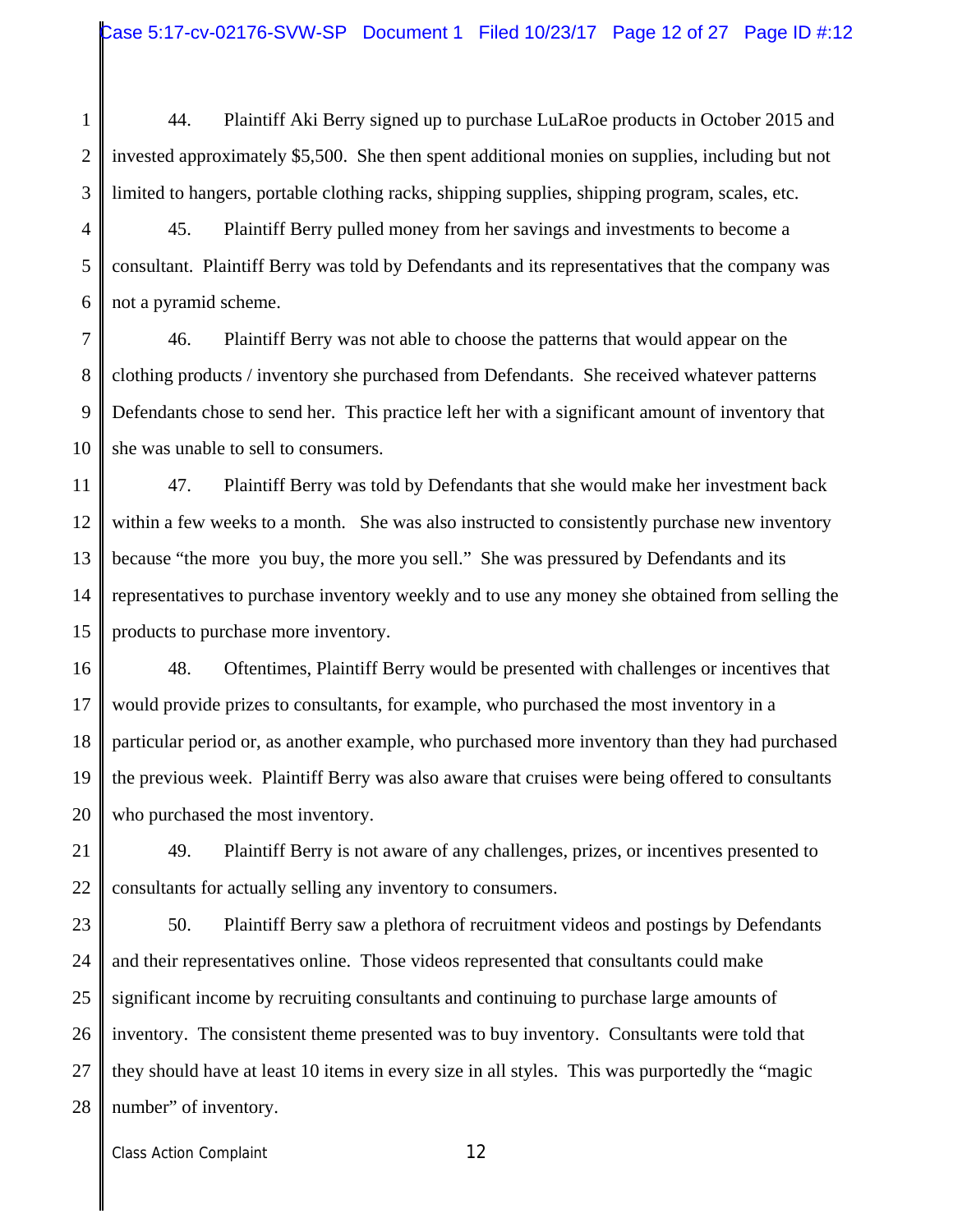1 2 3 4 5 6 7 8 9 51. Plaintiff Berry was aware of approximately six individuals in her up-line (but there were likely more), and she recruited approximately 12 other individuals during her time as a consultant. (Only one of which she believes is still a consultant for Defendants.) However, Plaintiff Berry could not make any money off of her recruit's inventory purchases, unless she "qualified" by continuing to purchase more inventory herself. Defendants' pyramid structure encouraged Plaintiff Berry to pressure her recruit to purchase inventory, because the more inventory her recruit purchased, it would decrease the amount of inventory that she (and her upline) would have to purchase to "qualify" for bonuses based on the inventory purchases of the down line.

10 11 12 52. Plaintiff Berry faced great challenges selling Defendants' products. The market had simply become too saturated with consultants who were trying to move the inventory they were perpetually purchasing. She resigned in or about June of 2017.

13 14 15 53. Plaintiff Berry had no choice but to quit the company or she would continue to lose money purchasing inventory over which she had no control and could not sell. She was unable to attain a net recovery of her investments in Defendants' products, despite her efforts.

16

## **B. Plaintiff Tiffany Scheffer**

17 18 19 20 54. Plaintiff Tiffany Scheffer signed up to purchase LuLaRoe products in or about April of 2016 and invested approximately \$5,900 to purchase her initial inventory. She then spent thousands more on supplies, including but not limited to hangers, portable clothing racks, shipping supplies, shipping program, scales, etc.

21 22 23 55. Plaintiff Scheffer pulled money from her savings and investments to become a consultant. Plaintiff Scheffer was told by Defendants and its representatives that the company was not a pyramid scheme.

24 25 26 27 56. Plaintiff Scheffer was not able to choose the patterns that would appear on the clothing products / inventory she purchased from Defendants. She received whatever patterns Defendants chose to send her. This practice left her with a significant amount of inventory that she was unable to sell to consumers.

28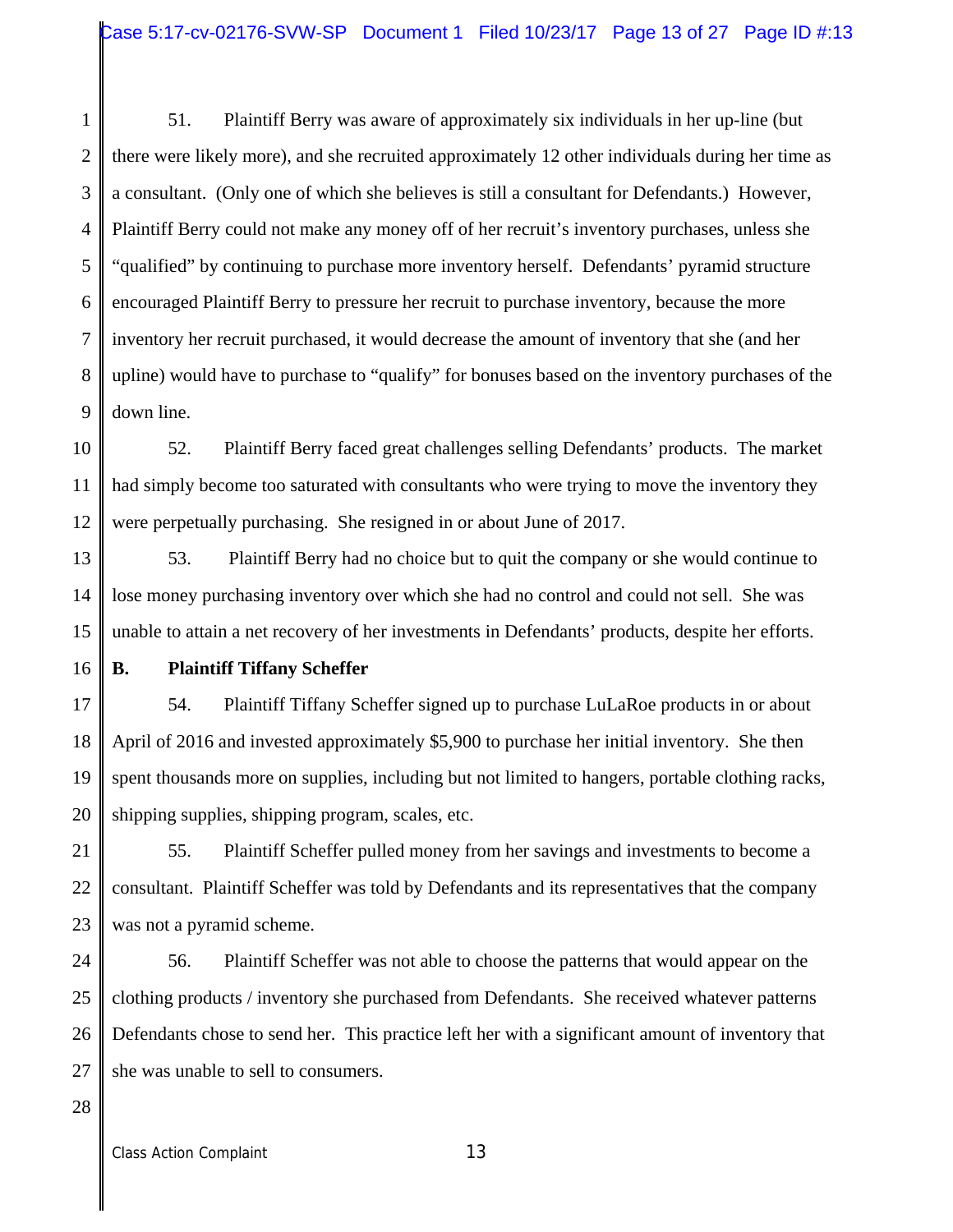1 2 3 4 5 6 57. Plaintiff Scheffer was told by Defendants that she would make her investment back within the first one to three months, but was instructed to invest any money she made back into purchasing inventory. She was also instructed to consistently purchase new inventory because "the more you buy, the more you sell." She was pressured by Defendants and its representatives to purchase inventory weekly and to use any money she obtained from selling the products to purchase more inventory.

7 8 9 10 11 58. Oftentimes, Plaintiff Scheffer would be presented with challenges or incentives that would provide prizes to consultants, for example, who purchased the most inventory in a particular period or, as another example, who purchased more inventory than they had purchased the previous week. Plaintiff Scheffer was also aware that cruises were being offered to consultants who purchased the most inventory.

12 13 59. Plaintiff Scheffer is not aware of any challenges, prizes, or incentives presented to consultants for actually selling any inventory to consumers.

14 15 16 17 18 19 60. Plaintiff Scheffer saw a plethora of recruitment videos and postings by Defendants and their representatives online. Those videos represented that consultants could make significant income by recruiting consultants and continuing to purchase large amounts of inventory. The consistent theme presented was to buy inventory. Consultants were told that they should have at least 10 items in every size in all styles. This was purportedly the "magic number" of inventory.

20 21 22 23 24 25 26 27 61. Plaintiff Scheffer was aware of approximately six individuals in her up-line (but there were likely more), and she recruited one other consultant, Cheryl Hayton. However, Plaintiff Scheffer could not make any money off of her recruit's inventory purchases, unless she "qualified" by continuing to purchase more inventory herself. Defendants' pyramid structure encouraged Plaintiff Scheffer to pressure her recruit to purchase inventory, because the more inventory her recruit purchased, it would decrease the amount of inventory that she (and her upline) would have to purchase to "qualify" for bonuses based on the inventory purchases of the down line.

28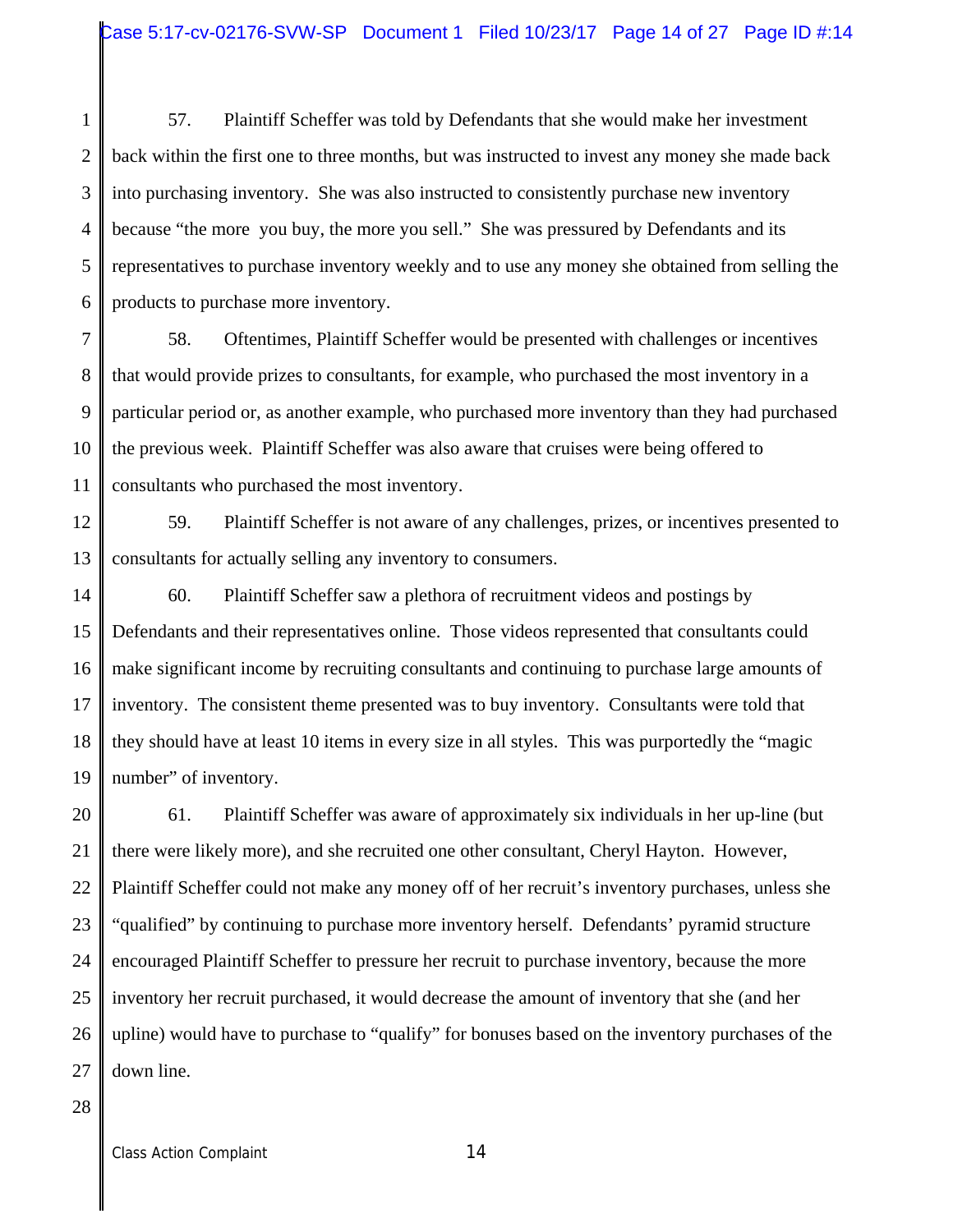1 2 3 62. Plaintiff Scheffer faced great challenges selling Defendants' products. The market had simply become too saturated with consultants who were trying to move the inventory they were perpetually purchasing. She resigned in or about May 2017.

4 5 6 63. Plaintiff Scheffer had no choice but to quit the company or she would continue to lose money purchasing inventory over which she had no control and could not sell. She was unable to attain a net recovery of her investments in Defendants' products, despite her efforts.

7

# **C. Plaintiff Cheryl Hayton**

8 9 10 11 64. Plaintiff Cheryl Hayton signed up to purchase LuLaRoe products in or about April of 2016 and invested approximately \$6,000 to purchase her initial inventory. She then spent thousands more on supplies, including but not limited to hangers, portable clothing racks, shipping supplies, shipping program, scales, etc.

12 13 14 65. Plaintiff Hayton pulled money from her savings to become a consultant. Plaintiff Hayton was told by Defendants and its representatives that the company was not a pyramid scheme.

15 16 17 18 66. Plaintiff Hayton was not able to choose the patterns that would appear on the clothing products / inventory she purchased from Defendants. She received whatever patterns Defendants chose to send her. This practice left her with a significant amount of inventory that she was unable to sell to consumers.

19 20 21 22 23 67. Plaintiff Hayton was told by Defendants that she would make her investment back within a few months working part time. She was also instructed to consistently purchase new inventory because "the more you buy, the more you sell." She was pressured by Defendants and its representatives to purchase inventory weekly and to use any money she obtained from selling the products to purchase more inventory.

24 25 26 27 28 68. Oftentimes, Plaintiff Hayton would be presented with challenges or incentives that would provide prizes to consultants, for example, who purchased the most inventory in a particular period or, as another example, who purchased more inventory than they had purchased the previous week. Plaintiff Hayton was also aware that cruises were being offered to consultants who purchased the most inventory.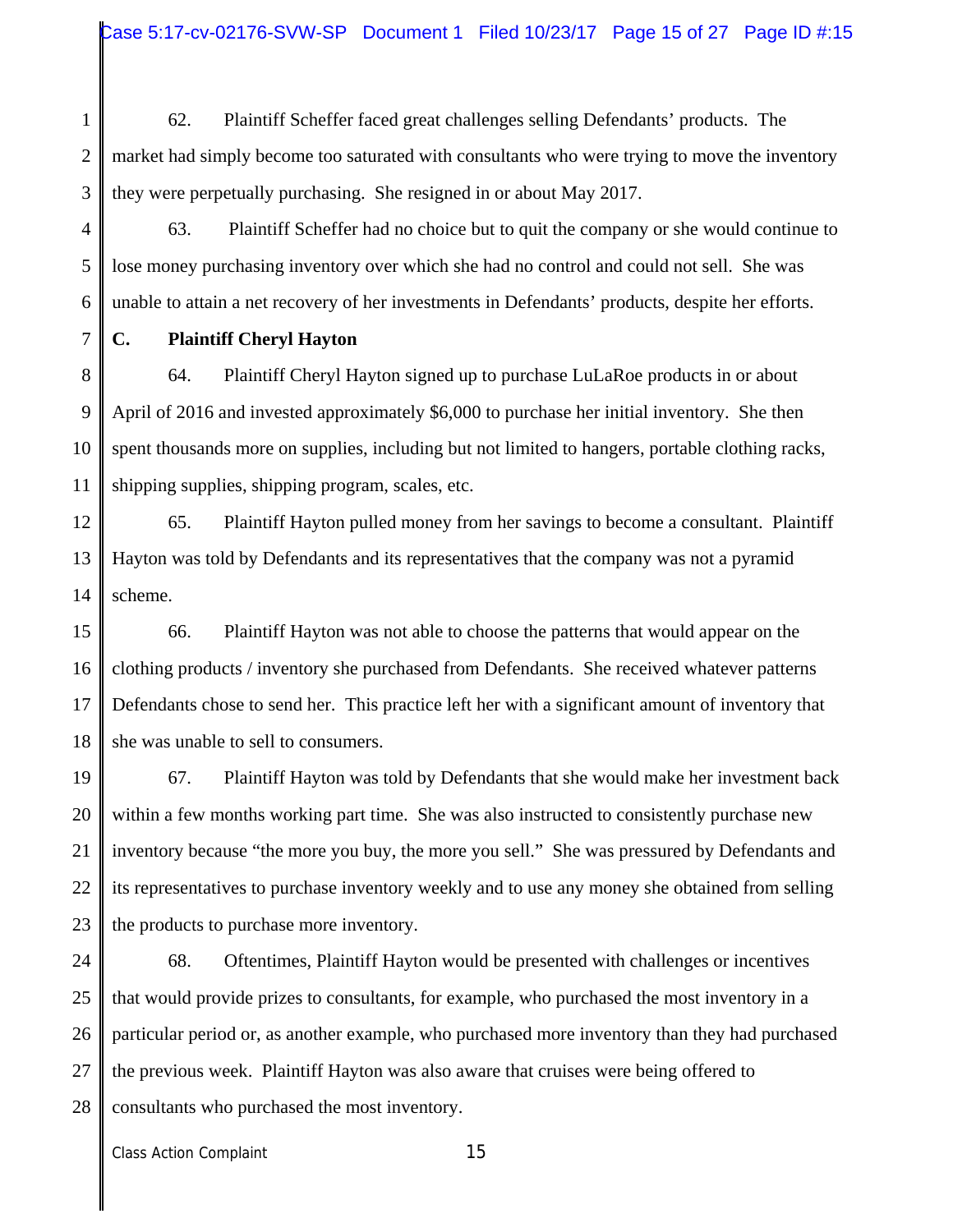1 2 69. Plaintiff Hayton is not aware of any challenges, prizes, or incentives presented to consultants for actually selling any inventory to consumers.

3 4 5 6 7 8 70. Plaintiff Hayton saw a plethora of recruitment videos and postings by Defendants and their representatives online. Those videos represented that consultants could make significant income by recruiting consultants and continuing to purchase large amounts of inventory. The consistent theme presented was to buy inventory. Consultants were told that they should have at least 10 items in every size in all styles. This was purportedly the "magic number" of inventory.

9 10 71. Plaintiff Hayton was aware of approximately six to eight individuals in her upline (but there were likely more), and she was unable to recruit any other consultants.

11 12 13 72. Plaintiff Hayton faced great challenges selling Defendants' products. The market had simply become too saturated with consultants who were trying to move the inventory they were perpetually purchasing. She resigned in or about June 2017.

14 15 16 73. Plaintiff Hayton had no choice but to quit the company or she would continue to lose money purchasing inventory over which she had no control and could not sell. She was unable to attain a net recovery of her investments in Defendants' products, despite her efforts.

17

#### **CLASS ALLEGATIONS**

18 19 74. Plaintiffs bring this suit as a class action pursuant to Federal Rule of Civil Procedure 23.

20 21 22 23 24 75. Class Definition: All persons who were and are LuLaRoe Consultants from 2013 until present. Excluded from the class are the Defendants, their employees, family members, and any consultant who participated in and profited as the result of their participation in and facilitation of the LuLaRoe pyramid scheme. Also excluded from this matter are any judicial officers presiding over this matter and their immediate family members.

25 26 27 76. Plaintiffs also seek relief for themselves and all members of the class who agreed to a choice of law of California under California's Unfair and Deceptive Practices Acts, and California's Unfair Competition Act.

28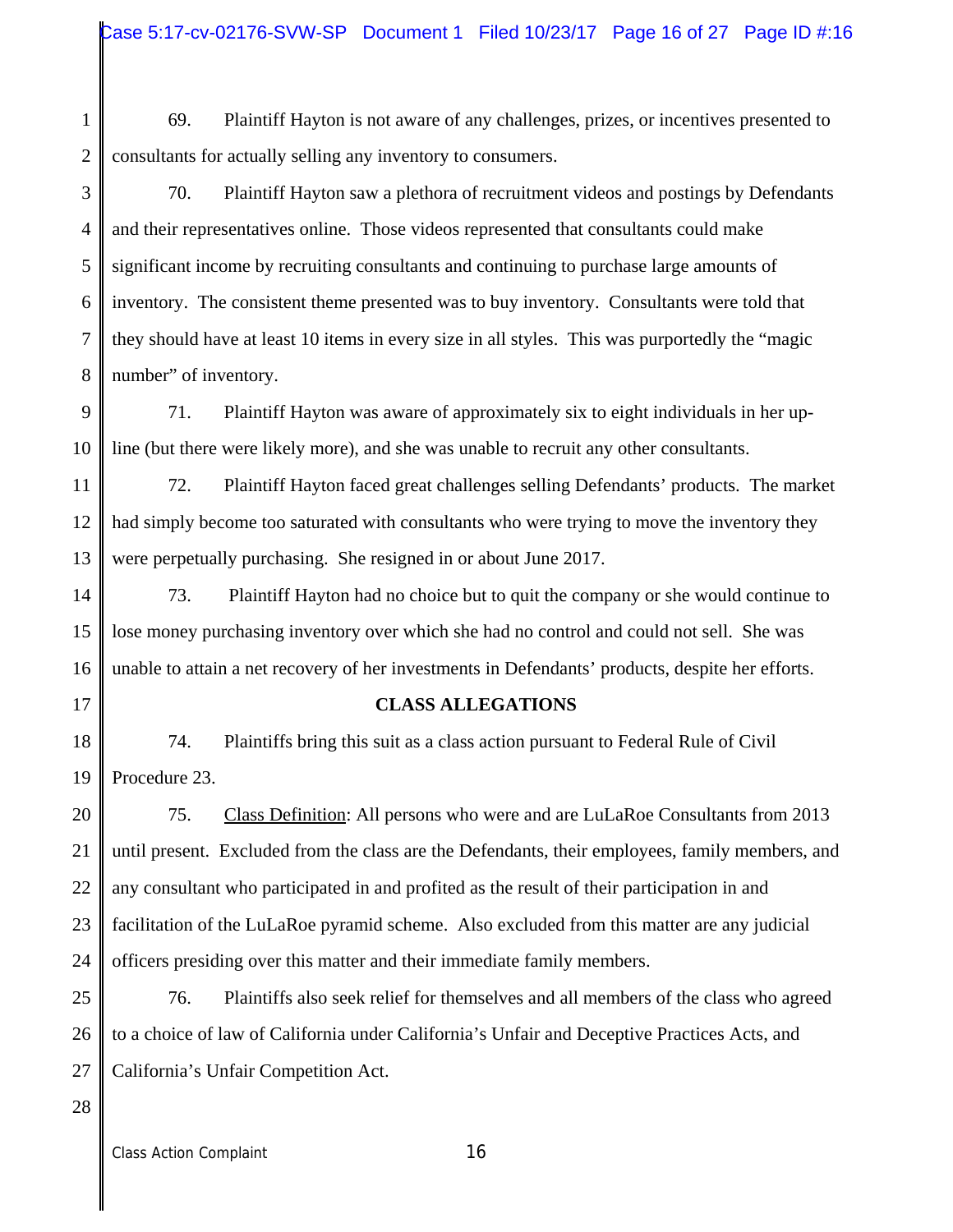| $\mathbf{1}$   | 77.                                                                                      |                | Plaintiffs seek to pursue a private attorney general action for injunctive relief for |  |
|----------------|------------------------------------------------------------------------------------------|----------------|---------------------------------------------------------------------------------------|--|
| $\mathbf{2}$   | themselves and all members of the class who agreed to a choice of law of California, and |                |                                                                                       |  |
| 3              | Plaintiffs satisfy the standing and class action requirements.                           |                |                                                                                       |  |
| $\overline{4}$ | 78.<br>The members of the class number are well into the tens of thousands and joinder   |                |                                                                                       |  |
| 5              |                                                                                          |                | of all Class Members in a single action is impracticable.                             |  |
| 6              | 79.                                                                                      |                | The members of the class will be easily ascertained because all class members         |  |
| $\overline{7}$ | have written contracts with Defendants, which Defendants have preserved.                 |                |                                                                                       |  |
| $8\,$          | 80.                                                                                      |                | There are questions of law and/or fact common to the class and subclass,              |  |
| 9              | including but not limited to:                                                            |                |                                                                                       |  |
| 10             |                                                                                          | a.             | Whether Defendants were (and for how long) or are currently operating an              |  |
| 11             |                                                                                          |                | unlawful scheme;                                                                      |  |
| 12             |                                                                                          | b.             | Whether consultants paid money to Defendants for $(1)$ the right to sell a            |  |
| 13             |                                                                                          |                | product and (2) the right to receive, in return for recruiting others, rewards        |  |
| 14             |                                                                                          |                | which were unrelated to the sale of the product to retail consumers;                  |  |
| 15             |                                                                                          | $\mathbf{c}$ . | Whether consultants were required to make an initial investment;                      |  |
| 16             |                                                                                          | d.             | Whether Defendants had a buy-back rule and enforced it;                               |  |
| 17             |                                                                                          | e.             | Whether Defendants' Sales and Marketing Plan was or is an endless chain               |  |
| 18             |                                                                                          |                | under California state law;                                                           |  |
| 19             |                                                                                          | f.             | Whether Defendants omitted to inform Plaintiffs and the Class Members                 |  |
| 20             |                                                                                          |                | that they were entering into an illegal scheme where an overwhelming                  |  |
| 21             |                                                                                          |                | number of participants lose money;                                                    |  |
| 22             |                                                                                          | g.             | Whether the Statements of Average Gross Compensation distributed by                   |  |
| 23             |                                                                                          |                | Defendants were deceptive and/or misleading;                                          |  |
| 24             |                                                                                          | h.             | Whether Defendants' business model primarily incentivizes the payment                 |  |
| 25             |                                                                                          |                | of compensation facially unrelated to the sale of the product to ultimate             |  |
| 26             |                                                                                          |                | users, because it is paid on the amount of inventory/product purchased by             |  |
| 27             |                                                                                          |                | downline consultants rather than on actual sales to consumers;                        |  |
| 28             |                                                                                          |                |                                                                                       |  |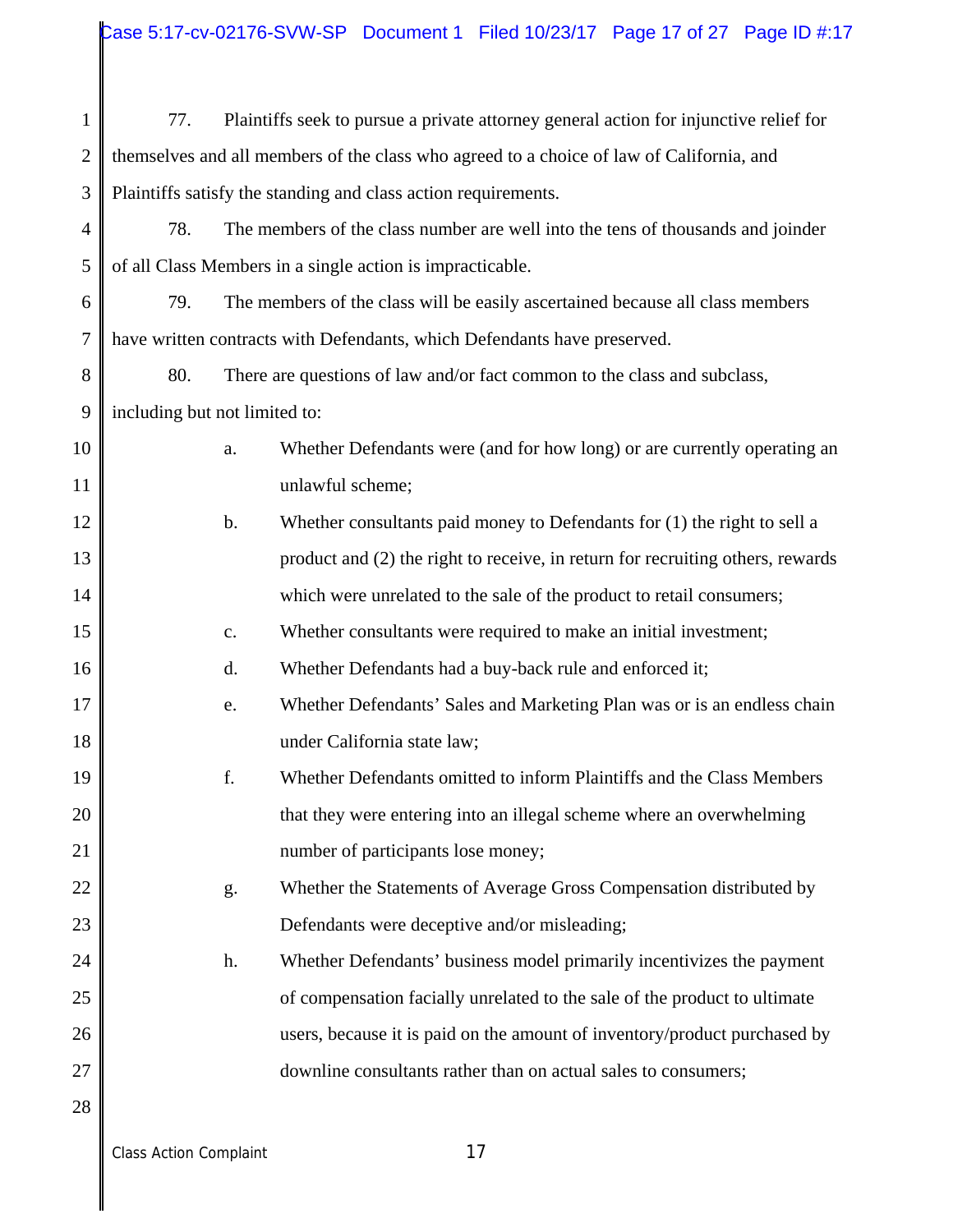|                | Case 5:17-cv-02176-SVW-SP Document 1 Filed 10/23/17 Page 18 of 27 Page ID #:18                                                                    |  |  |  |  |
|----------------|---------------------------------------------------------------------------------------------------------------------------------------------------|--|--|--|--|
| $\mathbf{1}$   | i.<br>Whether Defendants engaged in acts of mail and/or wire fraud in direct                                                                      |  |  |  |  |
| $\mathbf{2}$   | violation of RICO;                                                                                                                                |  |  |  |  |
| $\mathfrak{Z}$ | j.<br>To what extent the conduct injured Plaintiffs and the Class Members;                                                                        |  |  |  |  |
| 4              | k.<br>Whether Defendants' conduct constitutes an unlawful, unfair and/or                                                                          |  |  |  |  |
| 5              | deceptive trade practice under California state law;                                                                                              |  |  |  |  |
|                | $\mathbf{1}$ .                                                                                                                                    |  |  |  |  |
| 6              | Whether Defendants' conduct constitutes unfair competition under                                                                                  |  |  |  |  |
| 7              | California state law; and                                                                                                                         |  |  |  |  |
| 8              | Whether Defendants' conduct constitutes false advertising under<br>m.                                                                             |  |  |  |  |
| 9              | California state law.                                                                                                                             |  |  |  |  |
| 10             | 81.<br>These and other questions of law and/or fact are common to the class and                                                                   |  |  |  |  |
| 11             | predominate over any question affecting only individual class members.                                                                            |  |  |  |  |
| 12             | 82.<br>Plaintiffs' claims are typical of the claims of the class in that Plaintiffs' were                                                         |  |  |  |  |
| 13             | consultants for Defendants and were unable to earn any profit because of the illegal scheme set                                                   |  |  |  |  |
| 14             | forth herein.                                                                                                                                     |  |  |  |  |
| 15             | 83.<br>Plaintiffs will fairly and adequately represent the interests of the class.                                                                |  |  |  |  |
| 16             | 84.<br>Plaintiffs' claims are typical of those of the class. Plaintiffs' interests are fully                                                      |  |  |  |  |
| 17             | aligned with those of the class, and Plaintiffs have retained counsel experienced and skilled in                                                  |  |  |  |  |
| 18             | complex class action litigation.                                                                                                                  |  |  |  |  |
| 19             | Class action treatment is superior to the alternatives for the fair and efficient<br>85.                                                          |  |  |  |  |
| 20             | adjudication of the controversy alleged, because such treatment will allow many                                                                   |  |  |  |  |
| 21             | similarly-situated persons to pursue their common claims in a single forum simultaneously,                                                        |  |  |  |  |
| 22             | efficiently and without unnecessary duplication of evidence, effort, and expense that numerous                                                    |  |  |  |  |
| 23             | individual actions would engender.                                                                                                                |  |  |  |  |
| 24             | Plaintiffs know of no difficulty likely to be encountered in the management of this<br>86.                                                        |  |  |  |  |
| 25             | case that would preclude its maintenance as a class action.                                                                                       |  |  |  |  |
| 26<br>27       | <b>FIRST CLAIM FOR RELIEF</b><br>(Endless Chain Scheme; California Penal Code §327and California Civil Code § 1689.2)<br>[Against All Defendants] |  |  |  |  |
| 28             | 87.<br>Plaintiffs incorporate all previous allegations as if fully set forth herein.                                                              |  |  |  |  |
|                | 18<br><b>Class Action Complaint</b>                                                                                                               |  |  |  |  |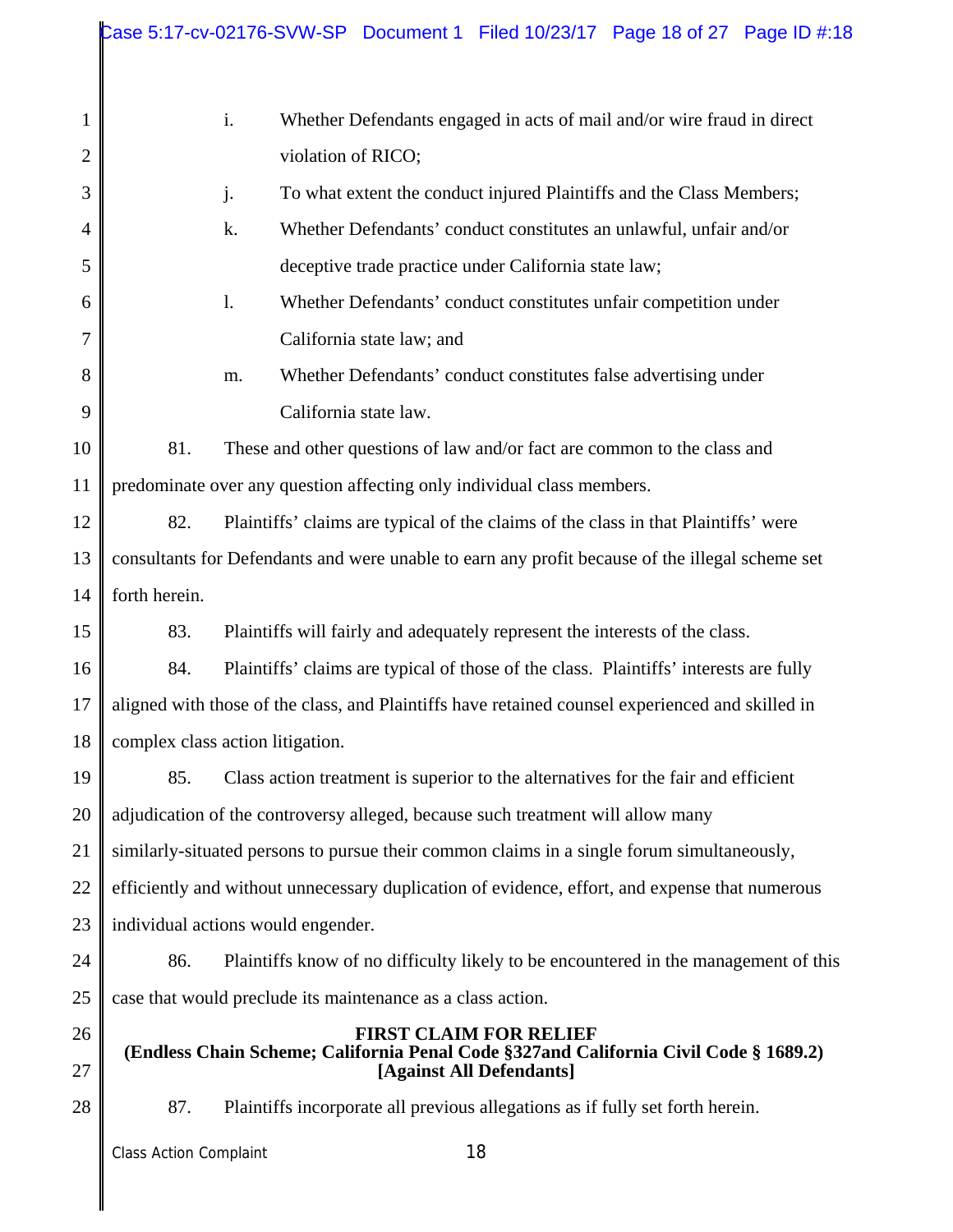|    |                                                                                                   | Case 5:17-cv-02176-SVW-SP Document 1 Filed 10/23/17 Page 19 of 27 Page ID #:19                                                                                                                      |  |                                                                                    |  |  |  |
|----|---------------------------------------------------------------------------------------------------|-----------------------------------------------------------------------------------------------------------------------------------------------------------------------------------------------------|--|------------------------------------------------------------------------------------|--|--|--|
|    |                                                                                                   |                                                                                                                                                                                                     |  |                                                                                    |  |  |  |
| 1  | 88.                                                                                               |                                                                                                                                                                                                     |  | California Penal Code § 327 renders endless chain schemes illegal.                 |  |  |  |
| 2  | 89.                                                                                               | Section 1689.2 of the California Civil Code provides:                                                                                                                                               |  |                                                                                    |  |  |  |
| 3  |                                                                                                   | A participant in an endless chain scheme, as defined in Section 327                                                                                                                                 |  |                                                                                    |  |  |  |
| 4  |                                                                                                   | of the Penal Code, may rescind the contract upon which the<br>scheme is based, and may recover all consideration paid pursuant<br>to the scheme, less any amounts paid or consideration provided to |  |                                                                                    |  |  |  |
| 5  |                                                                                                   | the participant pursuant to the scheme.                                                                                                                                                             |  |                                                                                    |  |  |  |
| 6  | 90.                                                                                               |                                                                                                                                                                                                     |  | Defendants are operating an endless chain scheme.                                  |  |  |  |
| 7  | 91.                                                                                               |                                                                                                                                                                                                     |  | Plaintiffs and the Class Members have suffered an injury in fact and have lost     |  |  |  |
| 8  | money or property as the result of Defendants' business acts, omissions, and practices.           |                                                                                                                                                                                                     |  |                                                                                    |  |  |  |
| 9  | 92.<br>Plaintiffs and the class are entitled to recover all consideration paid under the          |                                                                                                                                                                                                     |  |                                                                                    |  |  |  |
| 10 | scheme, less any amounts paid or consideration provided to the participant under the scheme.      |                                                                                                                                                                                                     |  |                                                                                    |  |  |  |
| 11 | <b>SECOND CLAIM FOR RELIEF</b><br>(RICO 18 U.S.C. § 1962(a))                                      |                                                                                                                                                                                                     |  |                                                                                    |  |  |  |
| 12 |                                                                                                   |                                                                                                                                                                                                     |  | [Against All Defendants]                                                           |  |  |  |
| 13 | 93.                                                                                               |                                                                                                                                                                                                     |  | Plaintiffs incorporate all previous allegations as if fully set forth herein.      |  |  |  |
| 14 | 94.                                                                                               |                                                                                                                                                                                                     |  | Violation of California Penal Code §327 is punishable by imprisonment for over     |  |  |  |
| 15 | one year, violation of California Penal Code §327 can provide the basis for a RICO predicate act  |                                                                                                                                                                                                     |  |                                                                                    |  |  |  |
| 16 | of racketeering.                                                                                  |                                                                                                                                                                                                     |  |                                                                                    |  |  |  |
| 17 | 95.                                                                                               |                                                                                                                                                                                                     |  | Defendants and others willfully and intentionally violated and continue to violate |  |  |  |
| 18 | RICO and California law with the goal of obtaining money, directly and indirectly, through a      |                                                                                                                                                                                                     |  |                                                                                    |  |  |  |
| 19 | pattern of racketeering activities in violation of the mail and wire fraud statutes, 18 U.S.C. §§ |                                                                                                                                                                                                     |  |                                                                                    |  |  |  |
| 20 | 1341 and 1343, 18 U.S.C. 1962(a), and California Penal Code §327.                                 |                                                                                                                                                                                                     |  |                                                                                    |  |  |  |
| 21 | 96.                                                                                               |                                                                                                                                                                                                     |  | Defendants and are engaged in activities affecting federal interstate and foreign  |  |  |  |
| 22 | commerce and are entities capable of holding a legal or beneficial interest in property.          |                                                                                                                                                                                                     |  |                                                                                    |  |  |  |
| 23 |                                                                                                   | Defendants are "persons," as that term is defined by 18 U.S.C. §1961(3).                                                                                                                            |  |                                                                                    |  |  |  |
| 24 | 97.                                                                                               |                                                                                                                                                                                                     |  | Defendants make up the "LuLaRoe Enterprise" as an association of entities and      |  |  |  |
| 25 |                                                                                                   | individuals associated in fact to operate an illegal pyramid scheme. The LuLaRoe Enterprise is                                                                                                      |  |                                                                                    |  |  |  |
| 26 | not a legal entity within the meaning of "enterprise" as defined in 18 U.S.C. § 1961(4).          |                                                                                                                                                                                                     |  |                                                                                    |  |  |  |
| 27 | Defendants have been members of the LuLaRoe Enterprise from at least May 2013 and                 |                                                                                                                                                                                                     |  |                                                                                    |  |  |  |
| 28 |                                                                                                   |                                                                                                                                                                                                     |  |                                                                                    |  |  |  |
|    |                                                                                                   |                                                                                                                                                                                                     |  |                                                                                    |  |  |  |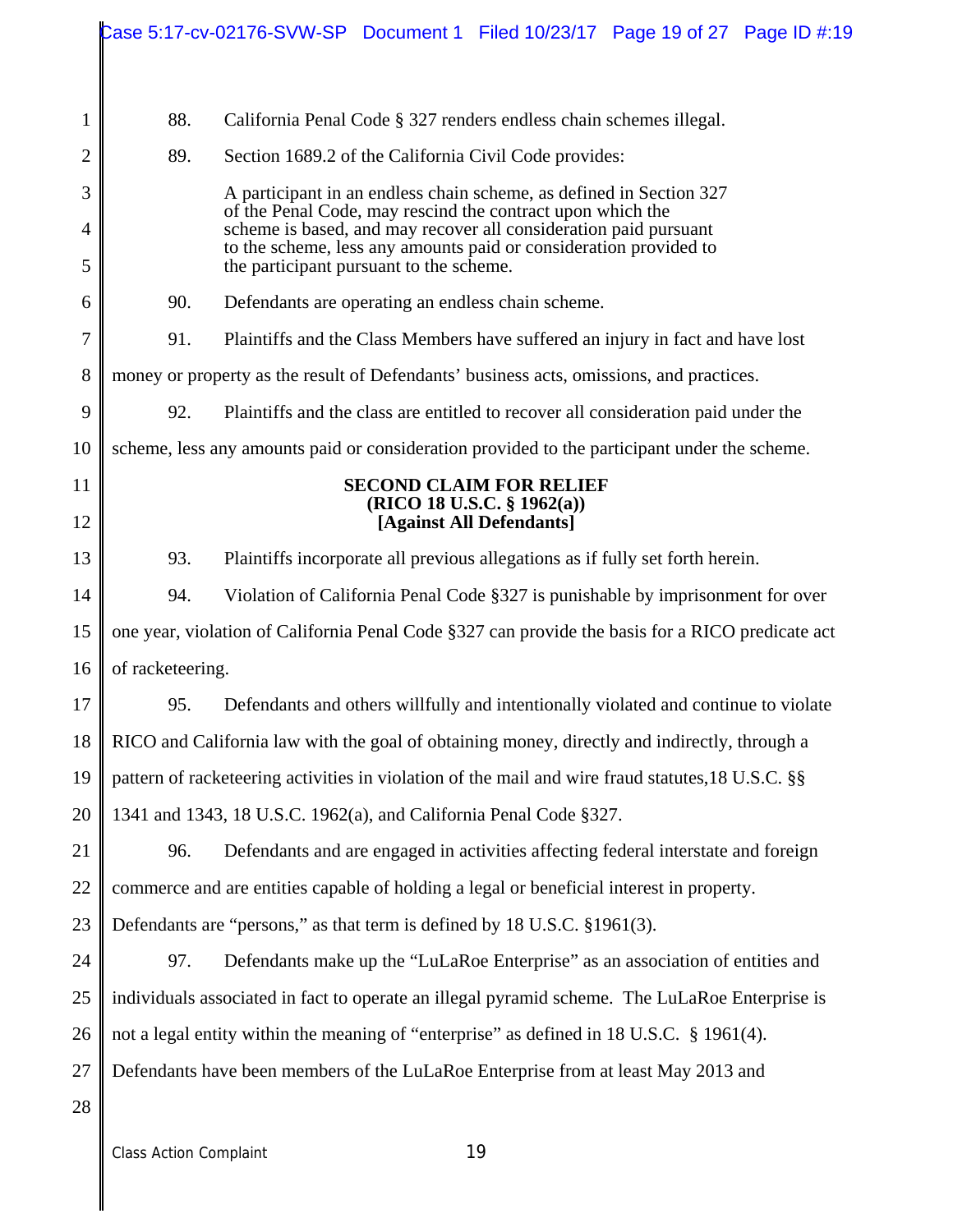1 2 continuing until the present. Defendants are separate entities from the LuLaRoe Enterprise and play separate and distinct roles in the operation of the LuLaRoe Enterprise.

3 4 5 6 98. From at least 2013 and continuing until the present, within the Central District of California and elsewhere, Defendants, in association with each other did knowingly, willfully and unlawfully conduct and participate, directly and indirectly, in the conduct of the affairs of the LuLaRoe Enterprise through a pattern of racketeering activity.

7 8 9 10 11 12 13 14 15 16 99. From at least 2013 and continuing until the present, Defendants, with each other, executed a *per se* scheme to defraud through a pattern of racketeering made up of distinct acts of mail and wire fraud under 18 U.S.C. §§ 1341 and 1343. Defendants engaged in and affected interstate and foreign trade. Defendants transacted business through the instrumentalities of interstate commerce such as telephones, facsimile machines, the internet, email, and the United States mail and interstate commercial carrier to communicate in furtherance of the activities of the LuLaRoe Enterprise. Defendants advertise, market, and sell products and services throughout the United States. The operation of the enterprise has continued over several years, including activities in every state, and has affected and damaged, and continues to affect and damage, commercial activity.

17 18 19 20 21 22 23 100. To further the goals of the LuLaRoe Enterprise, which were to (1) earn money through fraudulent means, (2) entice individuals to become LuLaRoe consultants, (3) entice consultants to purchase "inventory" from LuLaRoe; (4) entice existing consultants to recruit others to become LuLaRoe consultants and profit off those recruits' inventory purchases of LuLaRoe products, and (5) reap large profits for themselves based on false representations, Defendants engaged in various forms of illegal activity, including (a) mail fraud, (b) wire fraud, and (c) conspiracy.

24 25 26 27 28 101. The pattern of racketeering activity alleged is distinct from the LuLaRoe Enterprise. Each act of racketeering activity is distinct from the LuLaRoe Enterprise in that each is a separate offense committed by an entity or individual while the LuLaRoe Enterprise is an association of entities and individuals. The LuLaRoe Enterprise has an ongoing structure and/or organization supported by personnel and/or associates with continuing functions or duties.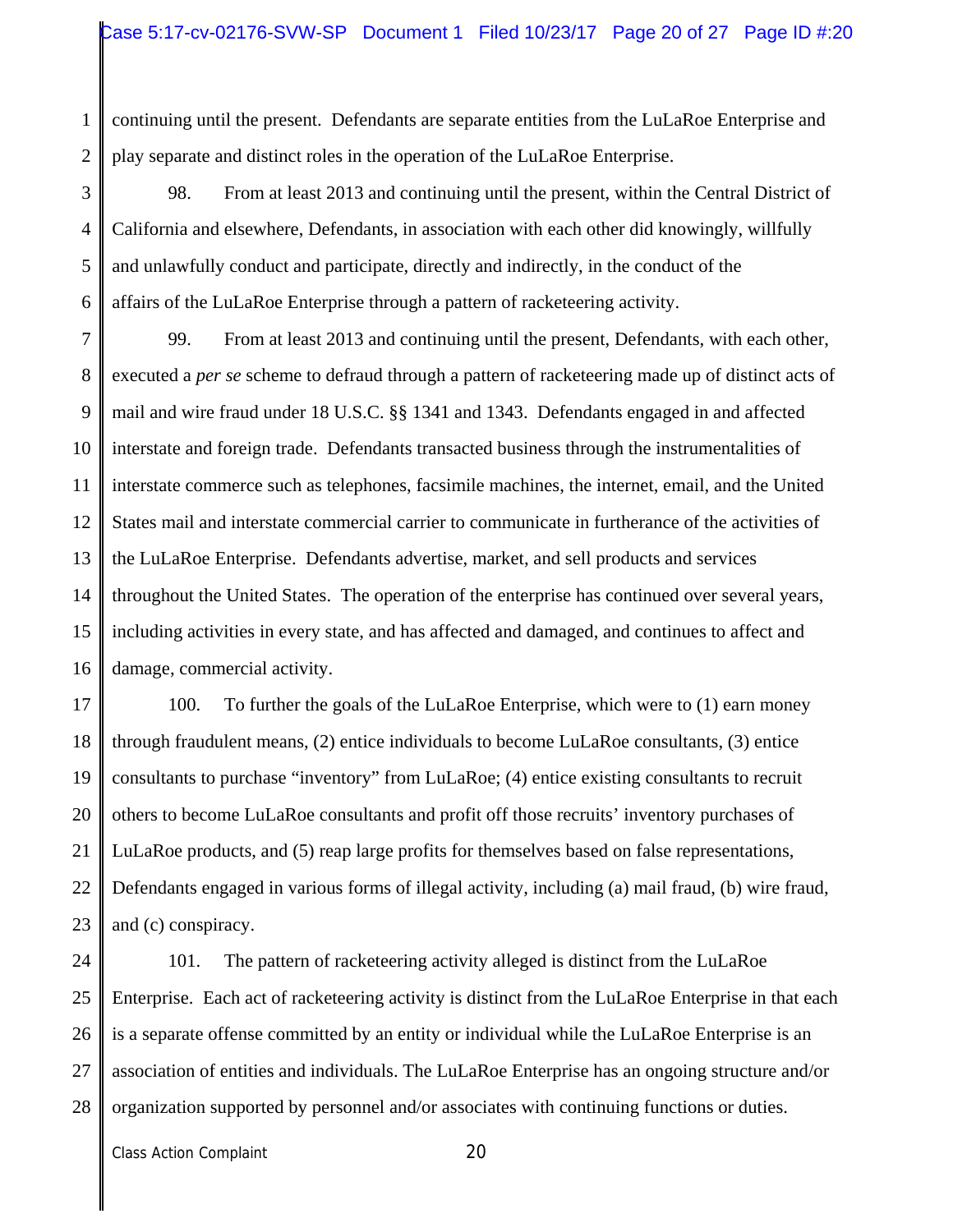1 2 3 4 5 6 7 8 102. The racketeering acts set out herein, and others, all had the same pattern and similar purpose of defrauding Plaintiffs and the class members for the benefit of the LuLaRoe Enterprise and its members. Each racketeering act was related, had a similar purpose, involved the same or similar participants and methods of commission and had similar results affecting Plaintiffs and the Class Members. The racketeering acts of mail and wire fraud were also related to each other in that they were part of the LuLaRoe Enterprise's goal to fraudulently induce Plaintiffs and the Class Members to join the illegal scheme, purchase products, and recruit others to join the pyramid scheme.

9 10 11 12 103. Defendants' wrongful conduct has been and remains part of LuLaRoe Enterprise's ongoing way of doing business and constitutes a continuing threat. Without the repeated acts of mail and wire fraud, the LuLaRoe Enterprise's fraudulent scheme would not have succeeded.

13 14 15 16 17 18 104. Revenue gained from the pattern of racketeering activity, which constitutes a significant portion of the total income of Defendants, was reinvested in the operations of the LuLaRoe Enterprise for the following purposes: (a) to expand the operations of the LuLaRoe Enterprise through additional false and misleading advertising and promotional materials aimed at recruiting new consultants; (b) to facilitate the execution of the illegal scheme; and (c) to convince current consultants to recruit new consultants and purchase LuLaRoe products.

19 20 21 22 105. Plaintiffs and the Class Members were injured by the reinvestment of the racketeering income into the LuLaRoe Enterprise because they invested millions of dollars of their own money through their purchasing of LuLaRoe products, all of which were packaged and shipped throughout the United States.

23 24 25 26 27 28 106. In connection with promoting and executing their illegal scheme, members of the LuLaRoe Enterprise knowingly and recklessly placed and caused to be placed in the United States mail or by interstate commercial carrier, or took or received therefrom, matters or things to be sent to or delivered by the United States mail or by interstate commercial carrier comprising, among other things product, invoices, letters, promotional materials, brochures, products and checks to Plaintiffs and Class Members and received communications between and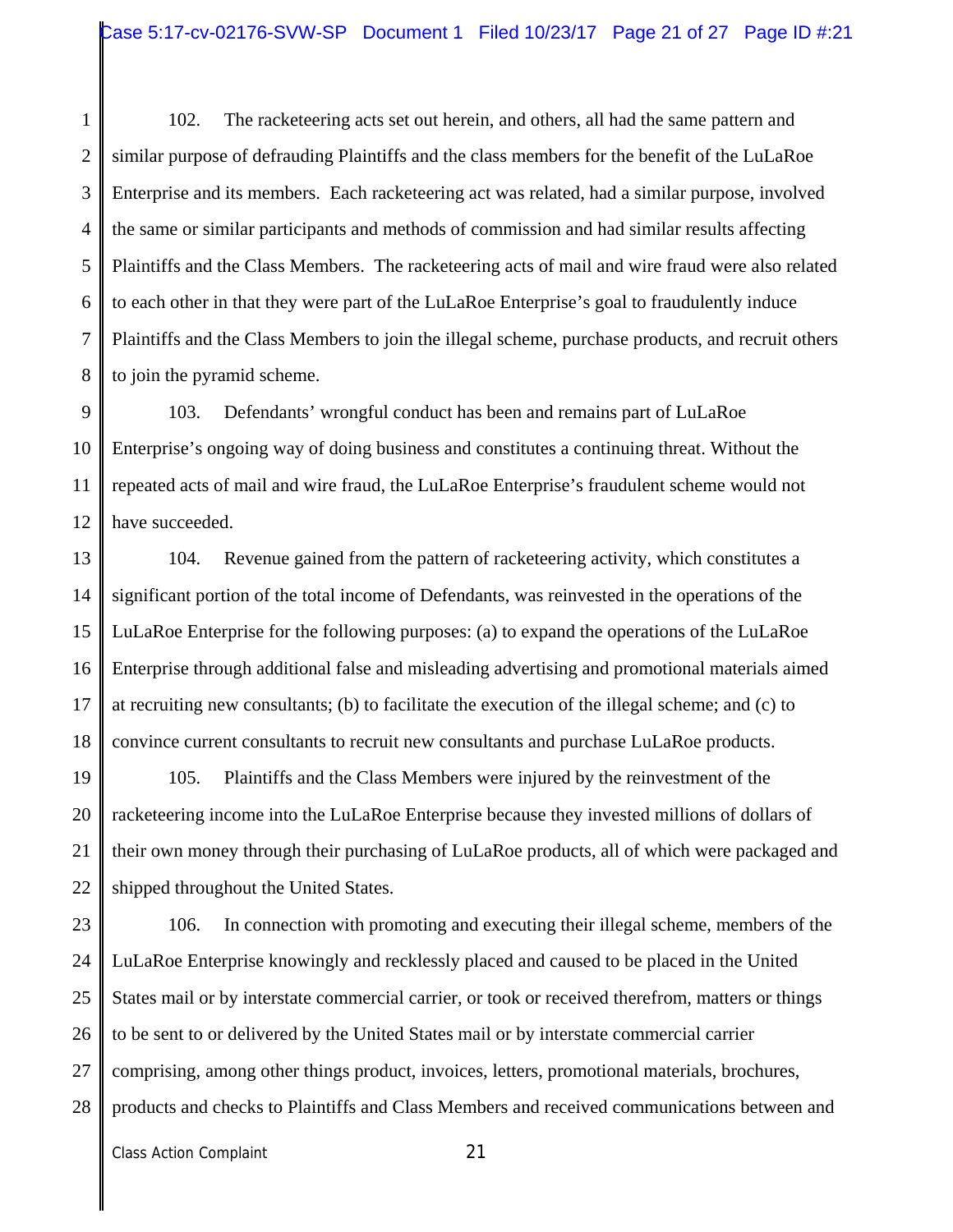1 2 3 among themselves through the United States mail, in all fifty states and the District of Columbia. It was reasonably foreseeable that these mailings or receipts would take place in furtherance of the fraudulent scheme.

4 5 6 7 8 9 10 11 12 13 14 15 107. In connection with promoting and executing their illegal scheme, members of the LuLaRoe Enterprise engaged in wire fraud, in violation of 18 U.S.C. § 1343, by, among other things, knowingly and recklessly transmitting or causing to be transmitted with wire communications, in interstate and foreign trade, materials promoting the illegal LuLaRoe Pyramid on internet web sites, email, facsimile, telephone, and text messages, including promotional materials, registration information, product information, and invoices. Defendants maintain websites and social media profiles on the internet where LuLaRoe consultants can and do buy products and are given inducements to continue working as consultants within the LuLaRoe Pyramid. LuLaRoe maintains various websites hosting promotional videos featuring the promotion of the unlawful scheme and other materials promoting the illegal scheme. LuLaRoe sent and received these interstate wire communications to and from all fifty states and the District of Columbia.

16 17 18 108. Each Defendant has promoted the LuLaRoe Pyramid and LuLaRoe Enterprise. Each use of the mail or wire by Defendants was and is done in furtherance of the LuLaRoe Pyramid is an act of racketeering.

19

20

21

**THIRD CLAIM FOR RELIEF (RICO 18 U.S.C. § 1962(c)) [Against All Defendants]**

109. Plaintiffs incorporate all previous allegations as if fully set forth herein.

22 23 24 25 110. Defendants are associated with the LuLaRoe Enterprise. In violation of 18 U.S.C. § 1962(c), Defendants conducted and/or participated in the conduct of the affairs of the LuLaRoe Enterprise, including participation in activities in furtherance of Defendants' fraudulent scheme, through the pattern of racketeering activity earlier alleged.

26 27 28 111. As a direct and proximate result of Defendants' violation of 18 U.S.C. § 1962(c), Plaintiffs and the Class Members were induced to, and did, become distributors in the LulaRoe Pyramid scheme and purchased multi-millions of dollars of the LuLaRoe products and recruited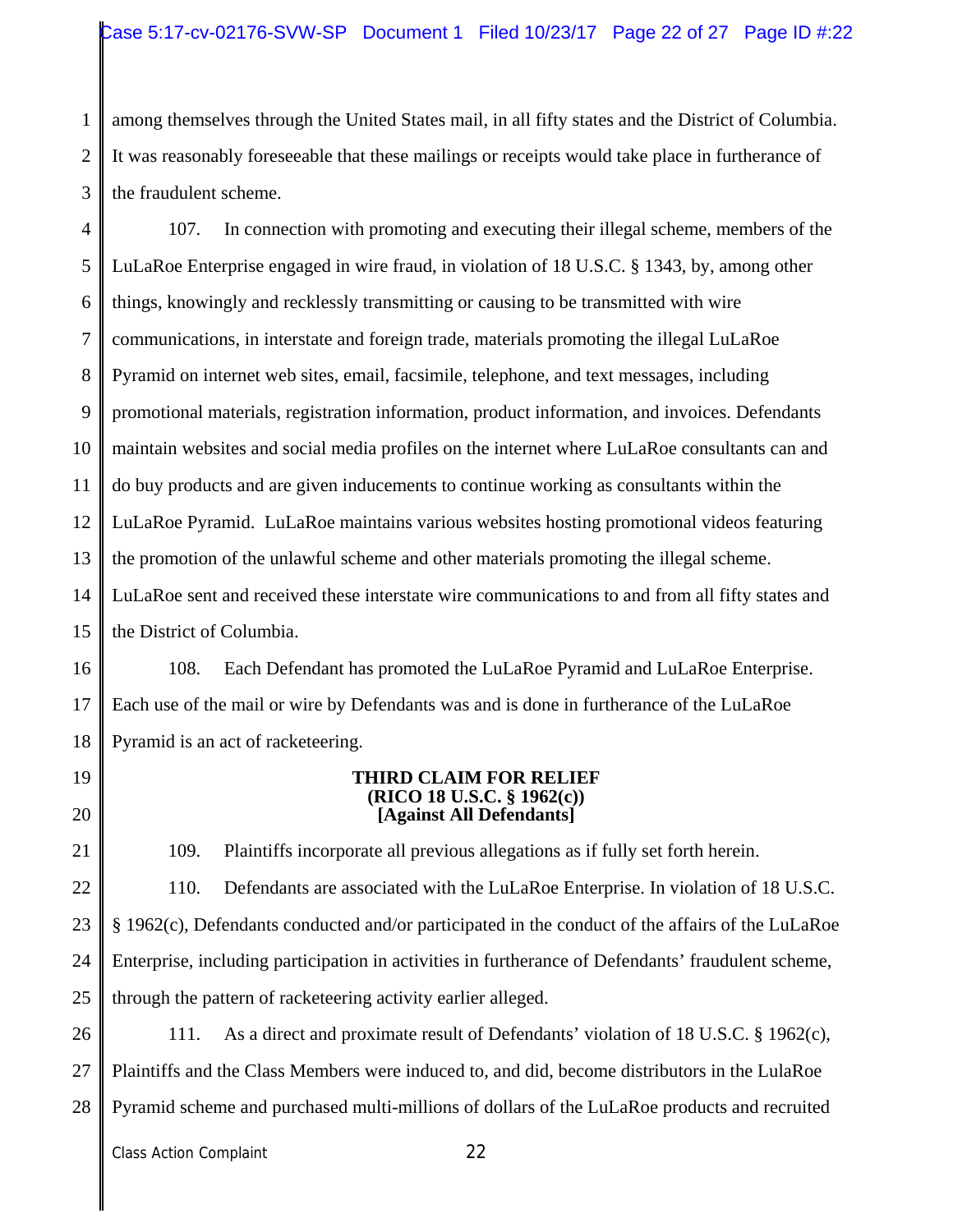1 2 3 4 5 6 7 8 9 10 11 12 13 14 15 16 17 18 19 20 21 22 23 24 25 26 27 28 others to do the same. Plaintiffs and the Class Members were injured by Defendants' unlawful conduct. The funds used to buy LuLaRoe products constitute property of Plaintiffs and the Class Members within the meaning of 18 U.S.C. § 1964(c). 112. Under 18 U.S.C. § 1964(c), Plaintiffs and the Class Members are entitled to treble their damages, plus interest, costs and attorney's fees. **FOURTH CLAIM FOR RELIEF (RICO 18 U.S.C. § 1962(d)) [Against All Defendants]** 113. Plaintiffs incorporate all previous allegations as if fully set forth herein. 114. Defendants agreed to work together in a symbiotic relationship to carry on the illegal scheme. Under that agreement, Defendants and others conspired to violate 18 U.S.C. § 1962(a) and (c), in violation of 18 U.S.C. § 1962(d). 115. As a direct and proximate result of Defendants' violation of 18 U.S.C. § 1962(d), Plaintiffs and the Class Members were injured by Defendants' unlawful conduct. The funds used to buy LuLaRoe products constitute property of Plaintiffs and the Class Members under 18 U.S.C. § 1964(c). 116. Under 18 U.S.C. § 1964(c), Plaintiffs and the Class Members are entitled to treble their damages, plus interest, costs and attorney's fees. **FIFTH CLAIM FOR RELIEF (Unfair and Deceptive Practices Claims Under Cal. Bus, & Prof. Code § 17200, et seq.) [Against All Defendants]** 117. Plaintiffs incorporate all previous allegations as if fully set forth herein. 118. Plaintiffs bring this cause of action on behalf of themselves and on behalf of all other LuLaRoe consultants in the class who signed an agreement with Defendants governed by California law. 119. Defendants have engaged in constant and continuous illegal, unfair, and fraudulent business acts or practices, and unfair, deceptive, false and misleading advertising within the meaning of the California Business and Professions Code§ 17200, et seq. The acts or practices alleged constitute a pattern of behavior, pursued as wrongful business practice that has victimized and continues to victimize thousands of consumers.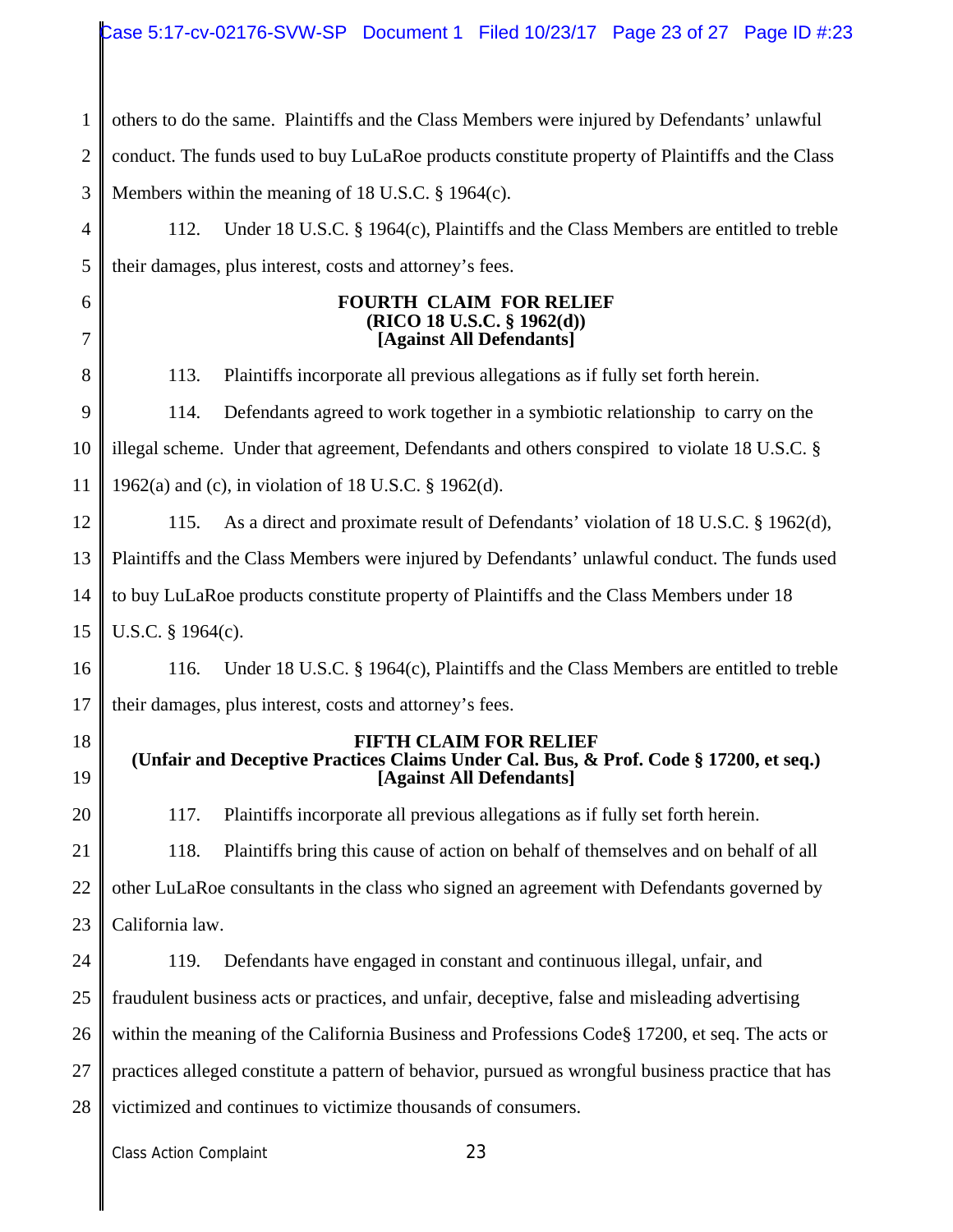1 2 3 4 5 6 7 120. Under California Business and Professions Code§ 17200, an "unlawful" business practice violates California law. Defendants' business practices are illegal because they involve the creation and promotion of an illegal pyramid scheme or "endless chain" under California law. Defendants are engaged in an illegal pyramid scheme or "endless chain" as defined under California Penal Code§ 327. Defendants utilize this illegal pyramid scheme with the intent, directly or indirectly to dispose of property, in LuLaRoe products, and to convince distributors to recruit others to do the same.

8 9 10 11 12 13 121. Under California Business and Professions Code§ 17200, an "unfair" business practice includes a practice that offends an established public policy, or that is immoral, unethical, oppressive, unscrupulous or substantially injurious to consumers. Defendants' promotion and operation of an illegal pyramid scheme is unethical, oppressive, and unscrupulous in that Defendants are duping consumers out of millions of dollars through the illegal pyramid scheme.

14 15 16 17 18 19 20 122. Under California Business and Professions Code § 17200, a "fraudulent" business practice is likely to deceive the public. Defendants' business practice is fraudulent in that they have deceived and continue to deceive the public by misrepresenting their business. Defendants have made numerous misrepresentations about the income that a consultant can realize by becoming a consultant and participating in the scheme and have failed to inform the public they are operating an illegal pyramid scheme. Plaintiffs and the Class Members have relied, and continue to rely on Defendants' misrepresentations and omissions to their detriment.

21 22 23 24 123. Because of these unlawful acts, Defendants have reaped and continues to reap unfair benefits and illegal profits at the expenses of Plaintiffs and the Class Members. Defendants should be made to disgorge these ill-gotten gains and return to Plaintiffs and the Class Members the wrongfully taken revenue.

25 26 27 28 124. Defendants' unlawful, unfair and fraudulent acts and/or omissions will not be completely and finally stopped without orders of an injunctive nature. Under California Business and Professions Code section 17203, Plaintiffs seek a judicial order of an equitable nature against all Defendants, including, but not limited to, an order declaring such practices as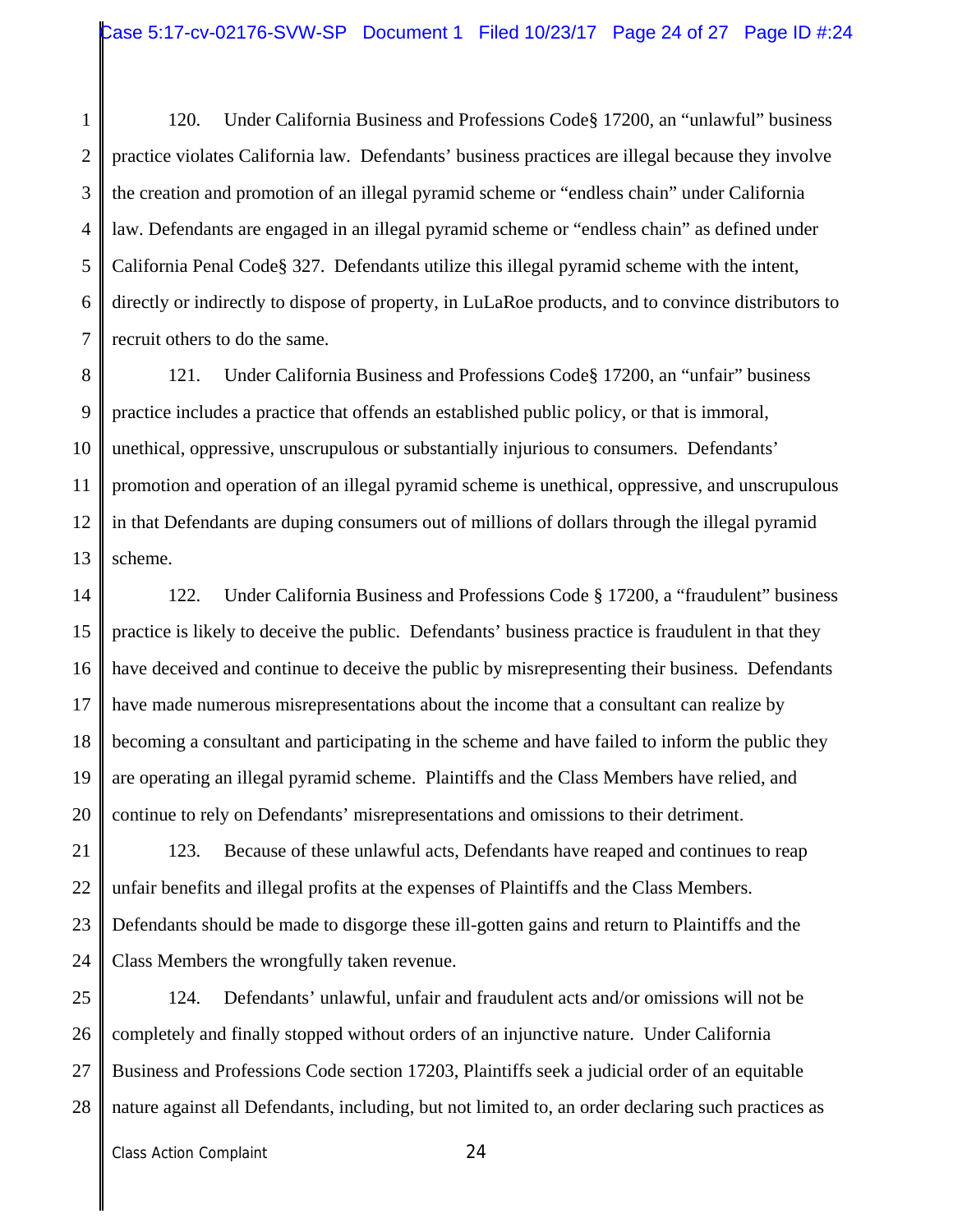1 2 3 4 complained of to be unlawful, unfair, fraudulent and/or deceptive, and enjoining them from undertaking any further unfair, unlawful, fraudulent and/or deceptive acts or omissions related to operating the illegal pyramid scheme. Plaintiffs also seek restitution, disgorgement, and any other appropriate equitable relief.

5 6

7

8

17

18

19

20

21

22

23

24

25

### **SIXTH CLAIM FOR RELIEF False Advertising (California Business and Professions Code § 17500, et seq.) [Against All Defendants]**

125. Plaintiffs incorporate all previous allegations as if fully set forth herein.

126. Plaintiffs bring this cause of action on behalf of themselves and on behalf of all

9 other LuLaRoe consultants in the class who signed an agreement with LuLaRoe governed by

10 California law.

11 127. Defendants' business acts, false advertisements and materially misleading

12 omissions constitute unfair trade practices and false advertising, in violation of the California

13 Business and Professions Code§ 17500, et seq.

14 128. Defendants engaged in false, unfair and misleading business practices, consisting

15 of false advertising and materially misleading omissions likely to deceive the public and include,

16 but are not limited to:

- a. Defendants failing to disclose to consumers that they were entering into an illegal pyramid scheme; b. Defendants misrepresenting the money that a consultant
- would earn; c. Defendants' marketing and promotion of the illegal pyramid scheme constitutes misleading, unfair, and fraudulent advertising in connection with their false advertising to induce consumers to purchase products and join the illegal pyramid scheme. Defendants knew or should have known, in exercising reasonable care, that the statements they were making were untrue or misleading and deceived members of the public. Defendants knew or
	- should have known, in exercising reasonable care, that distributors, including Plaintiffs, would rely, and relied on Defendants' misrepresentations and omissions.

26 129. Because of Defendants' untrue and/or misleading representations, Defendants

27 wrongfully acquired money from Plaintiffs and the Class Members to which it was not entitled.

28 The Court should order Defendants to disgorge, for the benefit of Plaintiffs and the Class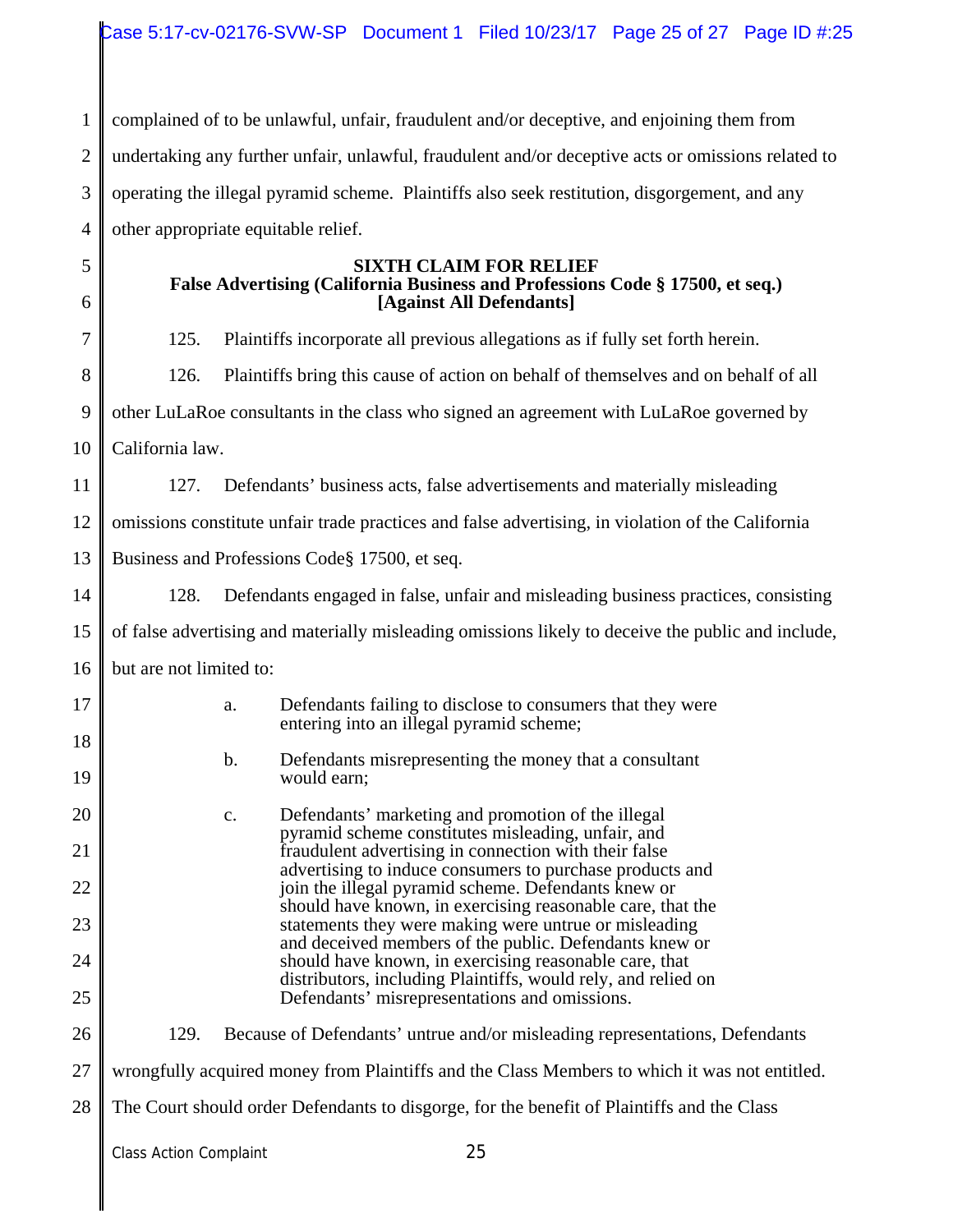1 2 Members their profits and compensation and/or make restitution to Plaintiffs and the Class Members.

3 4 5 6 7 130. Under California Business and Professions Code section 17535, Plaintiffs and the Class Members seek a judicial order directing Defendants to cease and desist with all false advertising related to the Defendants' illegal pyramid scheme and any such other injunctive relief as the Court finds just and appropriate. Plaintiffs also seek restitution, disgorgement, and any other appropriate equitable relief.

## **PRAYER FOR RELIEF**

8

| 9  | The named Plaintiffs and the Class Members request the following relief: |                                                                              |  |
|----|--------------------------------------------------------------------------|------------------------------------------------------------------------------|--|
| 10 | a.                                                                       | Certification of the class;                                                  |  |
| 11 | $\mathbf b$ .                                                            | A jury trial and judgment against Defendants;                                |  |
| 12 | $\mathbf{c}$ .                                                           | Damages for the financial losses incurred by Plaintiffs and the Class        |  |
| 13 |                                                                          | Members because of Defendants' conduct and for injury to their business      |  |
| 14 |                                                                          | and property, all because of Defendants' violations of $\S$ 1964(a), (c) and |  |
| 15 |                                                                          | (d) and that such sum be trebled under 18 U.S.C. $\S$ 1964(c);               |  |
| 16 | d.                                                                       | Restitution, disgorgement of monies, and any other appropriate equitable     |  |
| 17 |                                                                          | relief;                                                                      |  |
| 18 | e.                                                                       | Temporary and permanent injunctive relief enjoining Defendants working       |  |
| 19 |                                                                          | in concert from further unfair, unlawful, fraudulent and/or deceptive acts,  |  |
| 20 |                                                                          | including, but not limited to, false advertising;                            |  |
| 21 | f.                                                                       | The cost of suit, including reasonable attorneys' fees under 18 U.S.C. 25 §  |  |
| 22 |                                                                          | 1964(c) and under California Code of Civil Procedure § 1021.5 and            |  |
| 23 |                                                                          | otherwise by law;                                                            |  |
| 24 | g.                                                                       | For general, compensatory and exemplary damages in an amount yet to be       |  |
| 25 |                                                                          | ascertained; and                                                             |  |
| 26 | $\sqrt{}$                                                                |                                                                              |  |
| 27 |                                                                          |                                                                              |  |
| 28 |                                                                          |                                                                              |  |
|    | <b>Class Action Complaint</b>                                            | 26                                                                           |  |